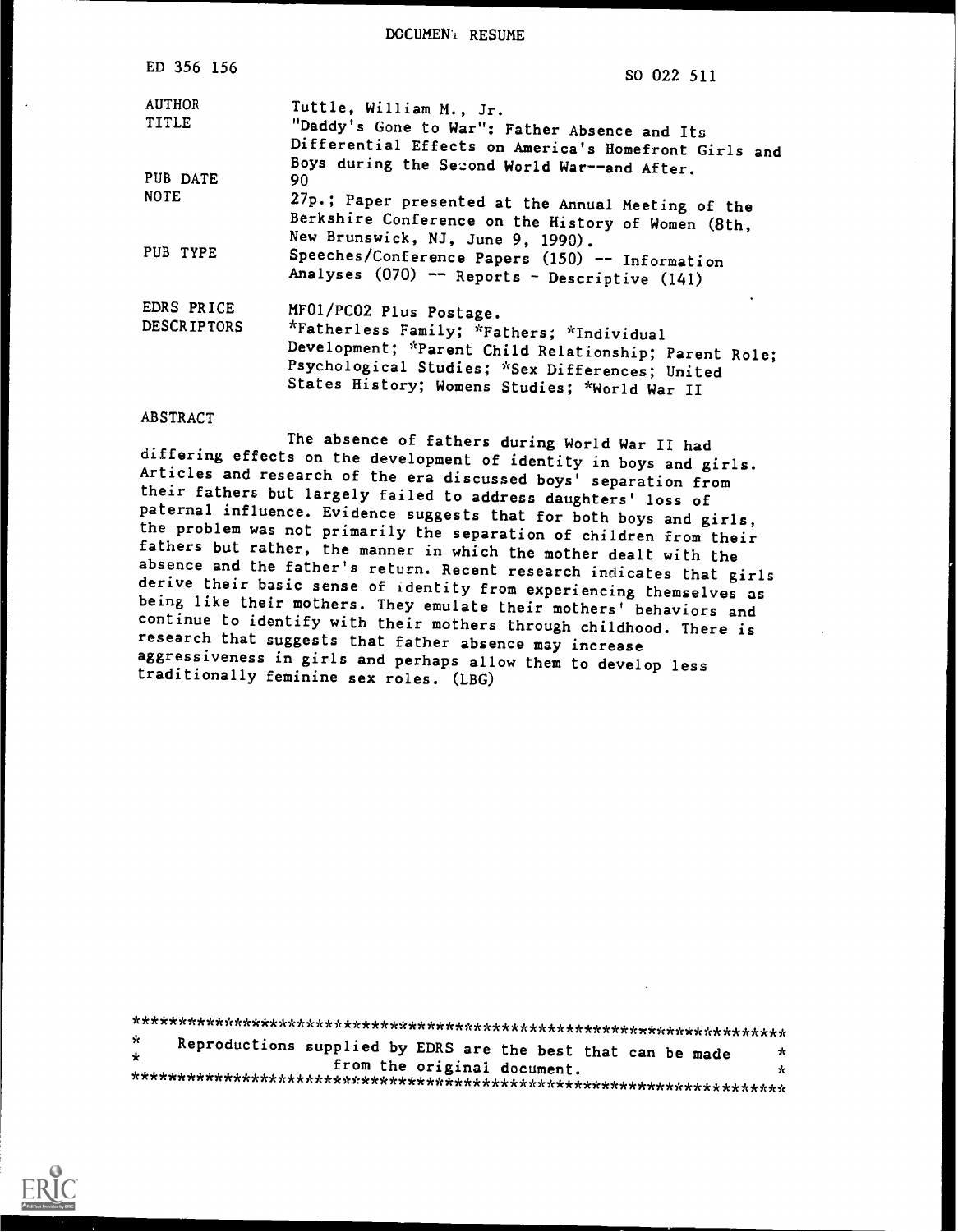U.S. DEPARTMENT OF EDUCATION Otfice of Educational Researcn and Improvement EDUCATIONAL RESOURCES INFORMATION

gThis document has been reproduced as received from the person or organization originating il.

0 Minor changes have been made to improve reproduction quality

Points of view or opinions stated in this docu-<br>ment do inot inecessarily represent official position or policy

**CO**<br> **CONCERNISSION TO REPRODUCE THIS**<br> **CONCERNISSION TO REPRODUCE THIS** MATERIAL HAS BEEN GRANTED BY

 $W_1$ ll-IAM M.  $\frac{1}{\text{TUTE}}$ 

TO THE EDUCATIONAL RESOURCES INFORMATION CENTER (ERIC)"

cil "'Daddy's Gone to War':

Father Absence and Its Differential Effects on America's Homefront Girls and Boys During the Second World War--and After"

(Presented at the Eighth Berkshire Conference on the History of Women, Douglass College, New Brunswick, New Jersey, June 9, 1990)

by

William M. Tuttle, Jr. Professor of History University of Kansas Lawrence, Kansas 66045

 $\zeta_0$  oto  $\zeta_1$  $\mathcal{I}(\mathcal{I})$ 

Copyright (c) 1990 Not to be quoted without the written permission of the author.

2 BEST POPY AVAILABLE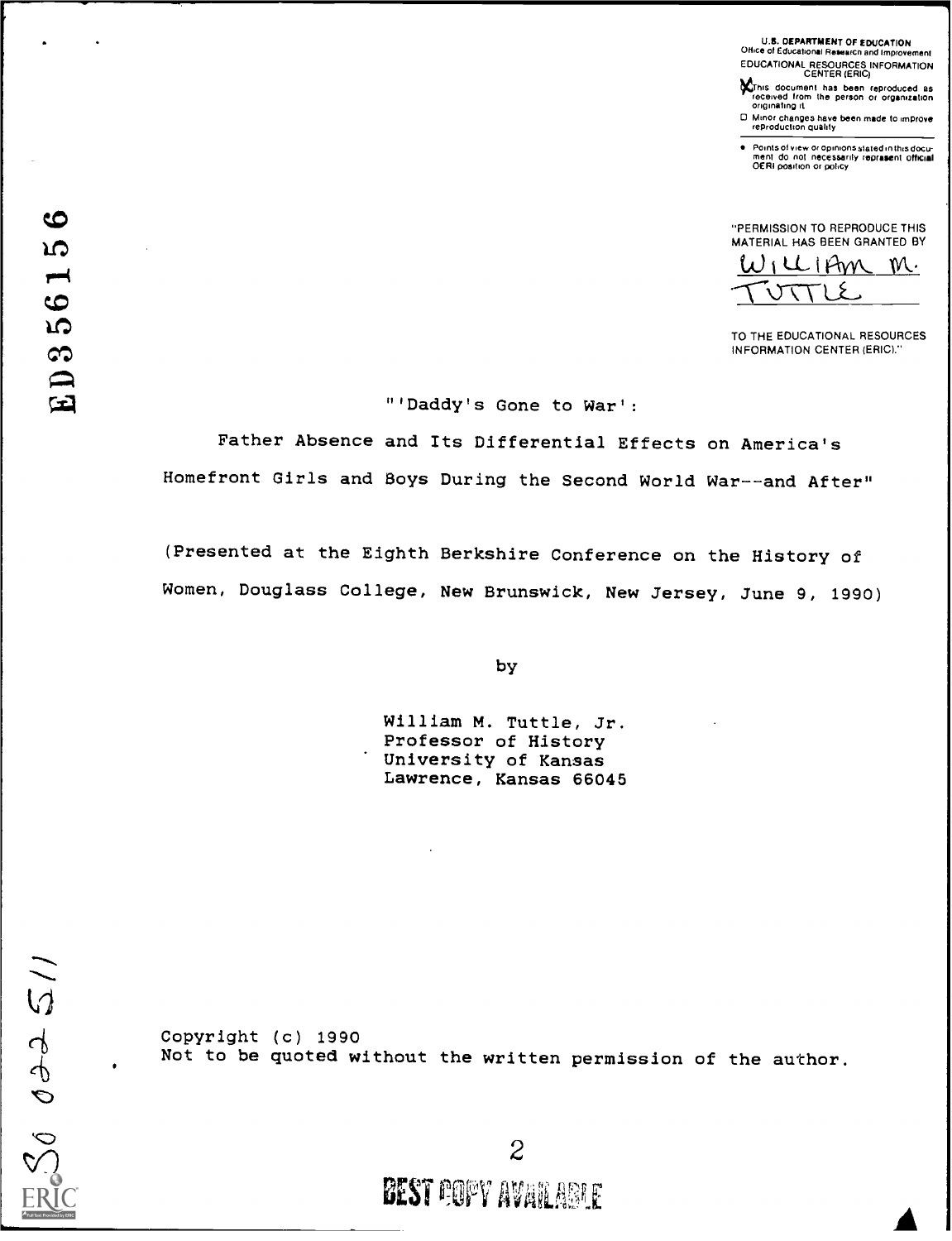"Dear Mr. Roosevelt," wrote Patsy Fisher," a 12-year-old girl from Racine, Wisconsin. "I am just a common ordinary school girl and so are my friends. But we feel that all the women in the woman[']s army need assistants to help them." The girl assistants would wear uniforms and, after receiving the same training as the WACs, would be shipped to battle stations overseas. "If you say O.K.," Patsy concluded, "and we get shipped across we may be in the same predicament as some of the men but we don't care.... We looked at all the angles. We want to give up everything we have for our country[,] even our lives if we have to."1

 $\blacksquare$ 

I had planned to talk this morning about girl warriors on the homefront such as Patsy Fisher, but, like Patsy, I too have a predicament. At this very moment, I am awaiting what I hope will be a deluge of letters from America's homefront girls, who are women now in their late 40s and 50s. I have recently written to a score of women's magazines: "The child's perspective seldom



<sup>1</sup> Patsy Fisher, Racine, Wisconsin, to "Mr. Roosevelt," November 25, 1942, copy made available to me by Ms. Margaret Baker, Department of German, University of Kansas. During the war girls did attend "Junior WAC Camps" where they were given military ranks. "The youngest girls and the first to come to camp were called buck privates, but as they proved their helpfulness, they were moved up the scale to private first class, corporal, and sergeant." There were also Junior WAFS, WAVES, and SPARS: "Some Wartime Programs for Girls," Recreation, 38 (April 1944), 23, 51.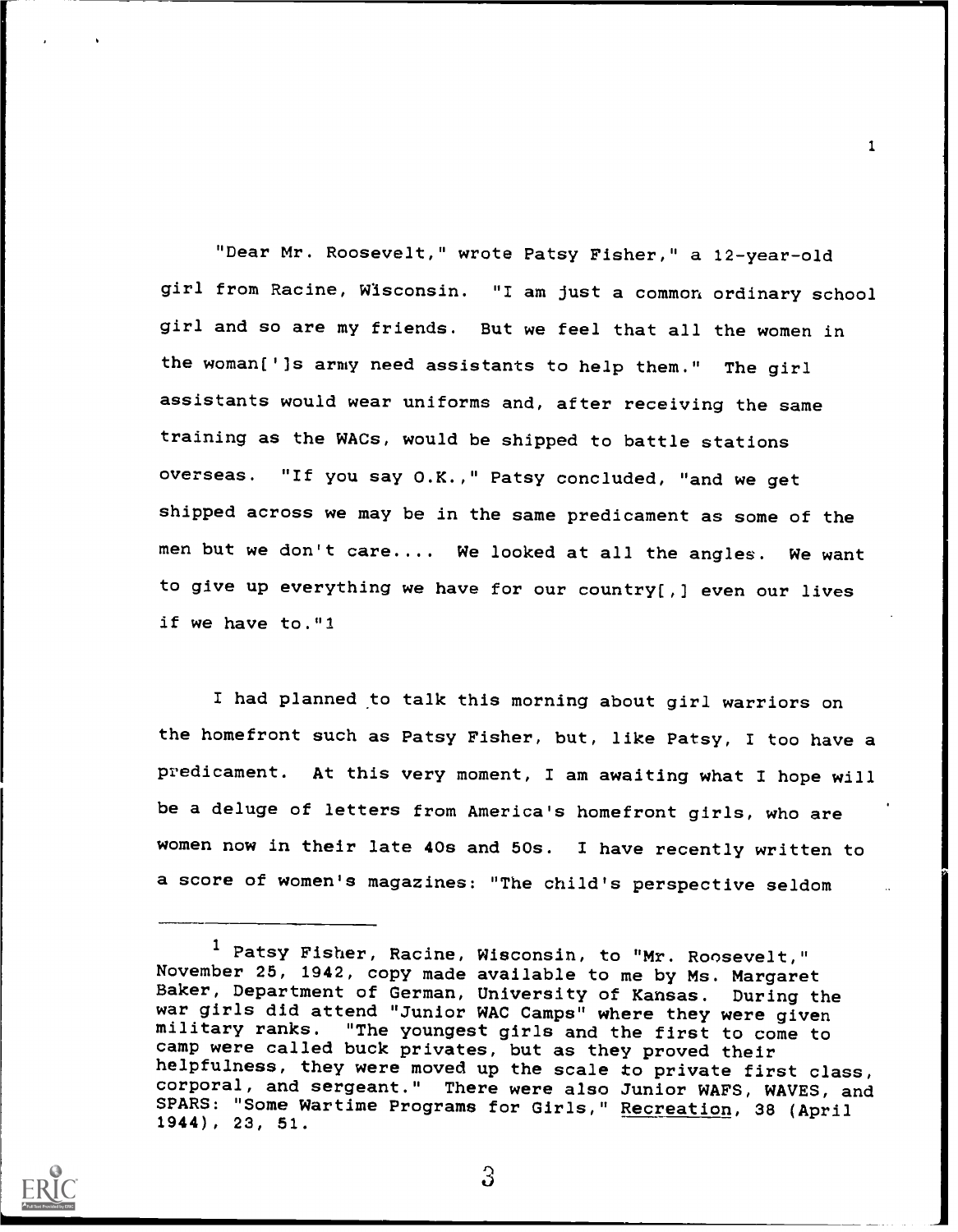appears in history. This is especially true for American girls.... This was an important time for American girls-- a time when soldier fathers were absent from the family and when mothers went to work in factories. It was a time when girls supported the war effort both at home and in scrap-collection and bond drives. In my research, an important question has occurred to me: Can you remember ways in which the homefront experiences of girls differed from those of boy, and vice versa?"

As I have said, I hope that readers of these magazines are, even as I speak, placing their poignant homefront recollections in the mail to me. Without the benefit of those letters, however, I will deal with another topic in which gender played a role: father absence.

This is a risky topic because it is speculative as well as so highly personal. Yet it is precisely because this topic is controversial that I wanted to talk about it with this group of feminist scholars. I would like to hear your ideas concerning the impact of a father's wartime absence on a child's identity, particularly on a girl's identity. Although the issue of identity is central to human development, there is a void in the literature. In the father-absence research done on America's homefront children, precious little attention has been paid to girls. During the war years the published cases focused almost exclusively on boys' efforts to deal with father absence. These



4

 $\epsilon$  and  $\epsilon$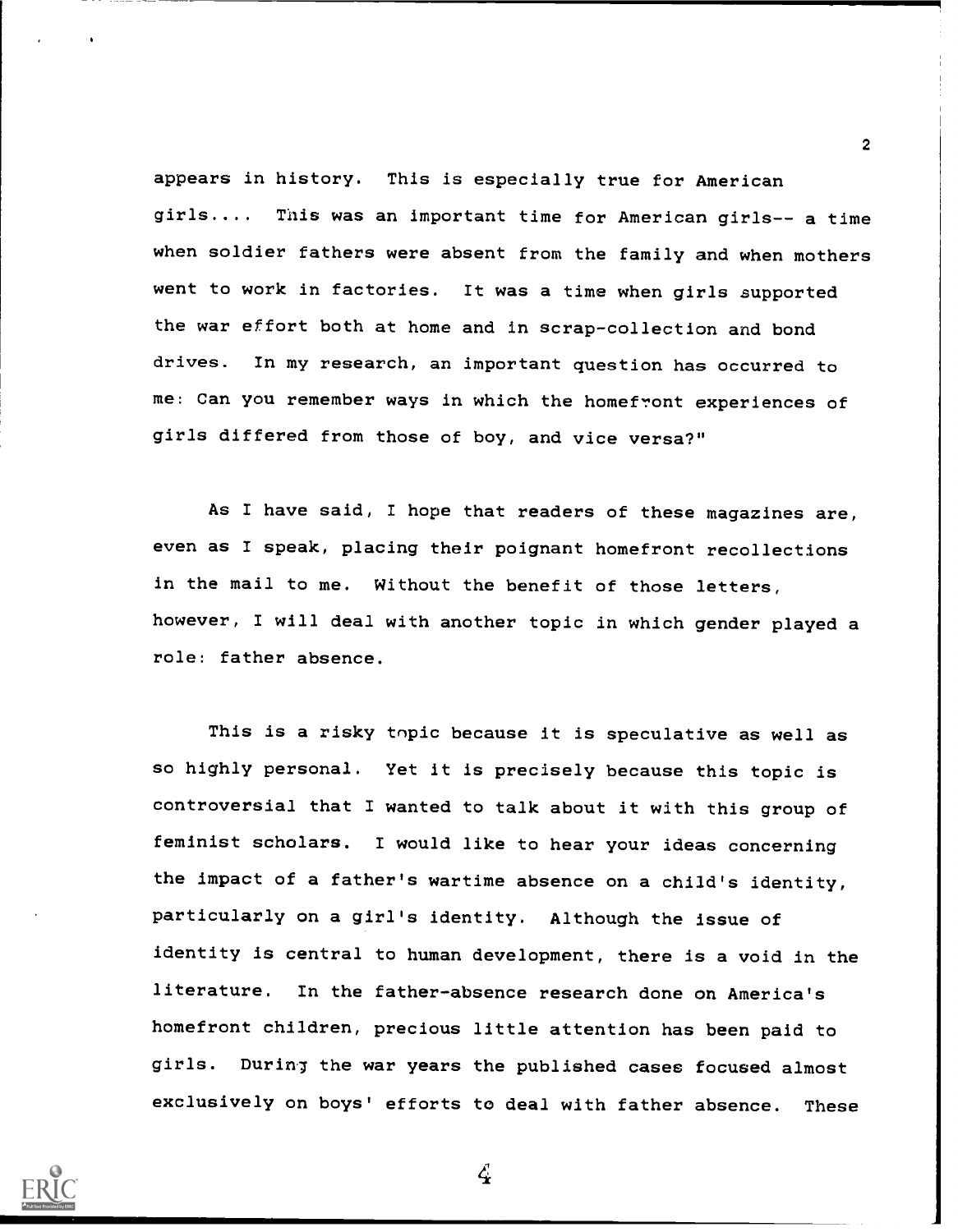articles were entitled "A Boy Needs a Man," "What Shall I Tell Him?" and "Sons of Victory."2 No article on father absence asked, "What Shall I Tell Her?" Likewise, what little postwar research has been done on the lifespan results of father absence for the homefront children has generally examined boys, but not girls.

This morning, I would, first, like to present primary evidence which I have found about the variety of children's experiences with father absence. This evidence suggests that for many of America's homefront girls and boys, the operative problem was not father absence per se, but rather 1) father return and 2) the manner in which the mother dealt with the absence in the interim. Second, I will explore the psychological research which has been done, almost all of it, as I have said, focusing on the homefront boys. Third, I will take these results, look at them through the insightful lenses provided us by feminist scholars in the 1970s and 1980s, and see if we can arrive at a better understanding of the effects of father absence both then and throughout the life course. Finally, and in lieu of a conclusion regarding the impact of father absence on daughters, I would like to hear your thoughts.

<sup>&</sup>lt;sup>2</sup> Anne Kelton, "A Boy Needs a Man," Parents' Magazine, 18 (April 1943), 31, 96; Peggy Robbins, "What Shall I Tell Him?" Parents' Magazine, 19 (April 1944), 21, 94; Floyd B. Nichols, "Sons of Victory," Hygeia, 22 (October 1944), 748-49, 799.



 $5\overline{a}$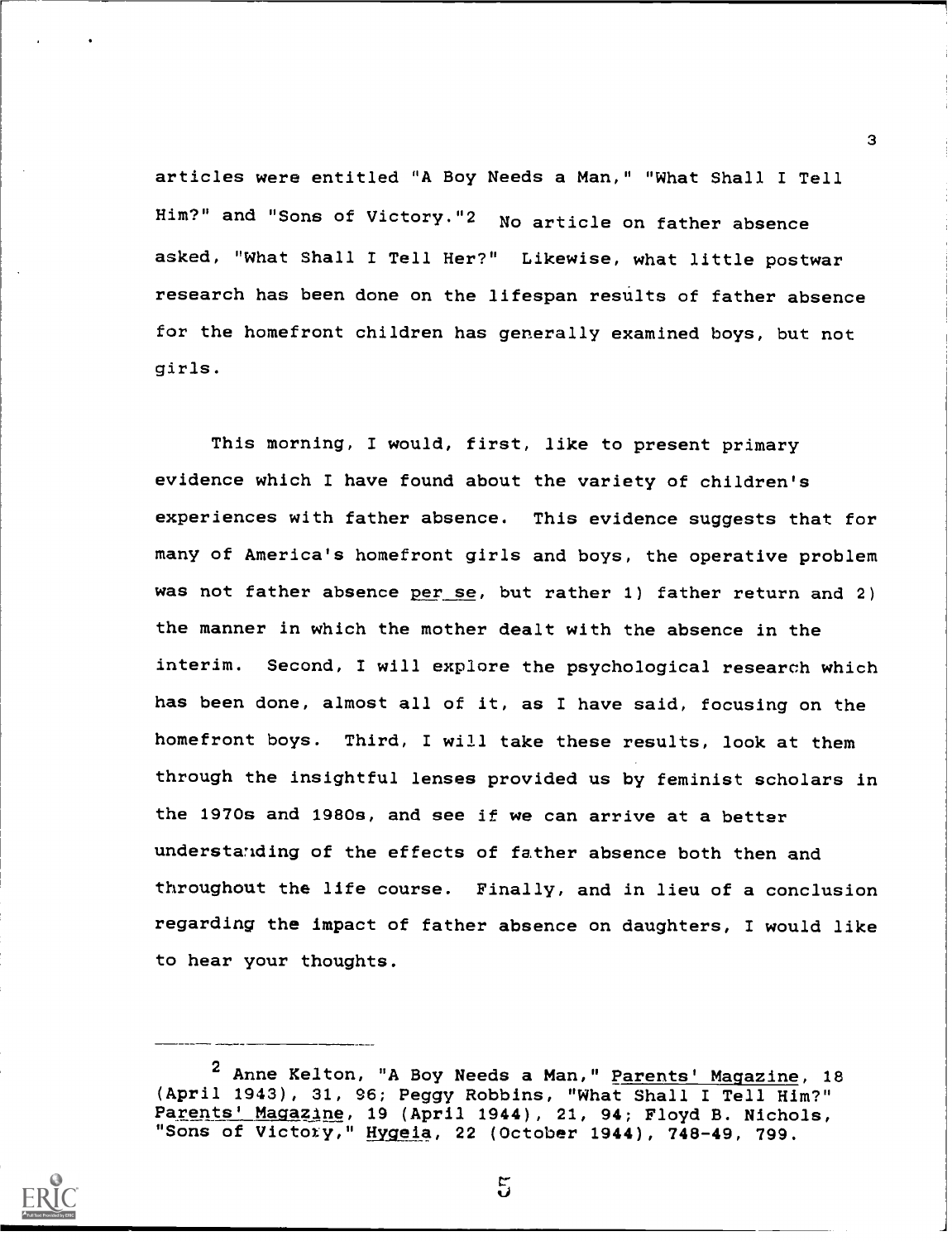To begin, one must recognize that father absence is more complicated than it appears. As one psychological expert in the field has written:

Children growing up in a single-parent home headed by the mother may be affected by any of the following: the altered family structure and consequent differences in maternal role behavior; ... the presence of surrogate caregivers associated with the mother's employment; or qualitatively different maternal behavior vis-a-vis the child because of the emotional meaning the father's absence has to her. There are many other factors which also may operate either singly or in concert with each other, allowing absolutely no possibilty for delineating the "true" causal agents on the child's development.3

Girls' first-person testimony about the war years, which I have garnered from interviews and from letters written to me, not only bears this out, but also validates the contention that often the real problem was not father absence, but the manner in which the mother responded to this absence.4 And here, as one might



6

<sup>3</sup> F. A. Pederson, "Does Research on Children Reared in Father-Absent Families Yield Information on Father Influence?"<br>The Family Coordinator, 25 (1976), 459-64; quoted in Ross D. The Family Coordinator, 25 (1976), 459-64; quoted in Ross D.<br>Parke, <u>Fathers</u> (Cambridge: Harvard University Press, 1981), 59-**1982.**<br>60.

See John A. Clausen, "American Research on the Family and Socialization," Children Today, 46 (1978), 7-10.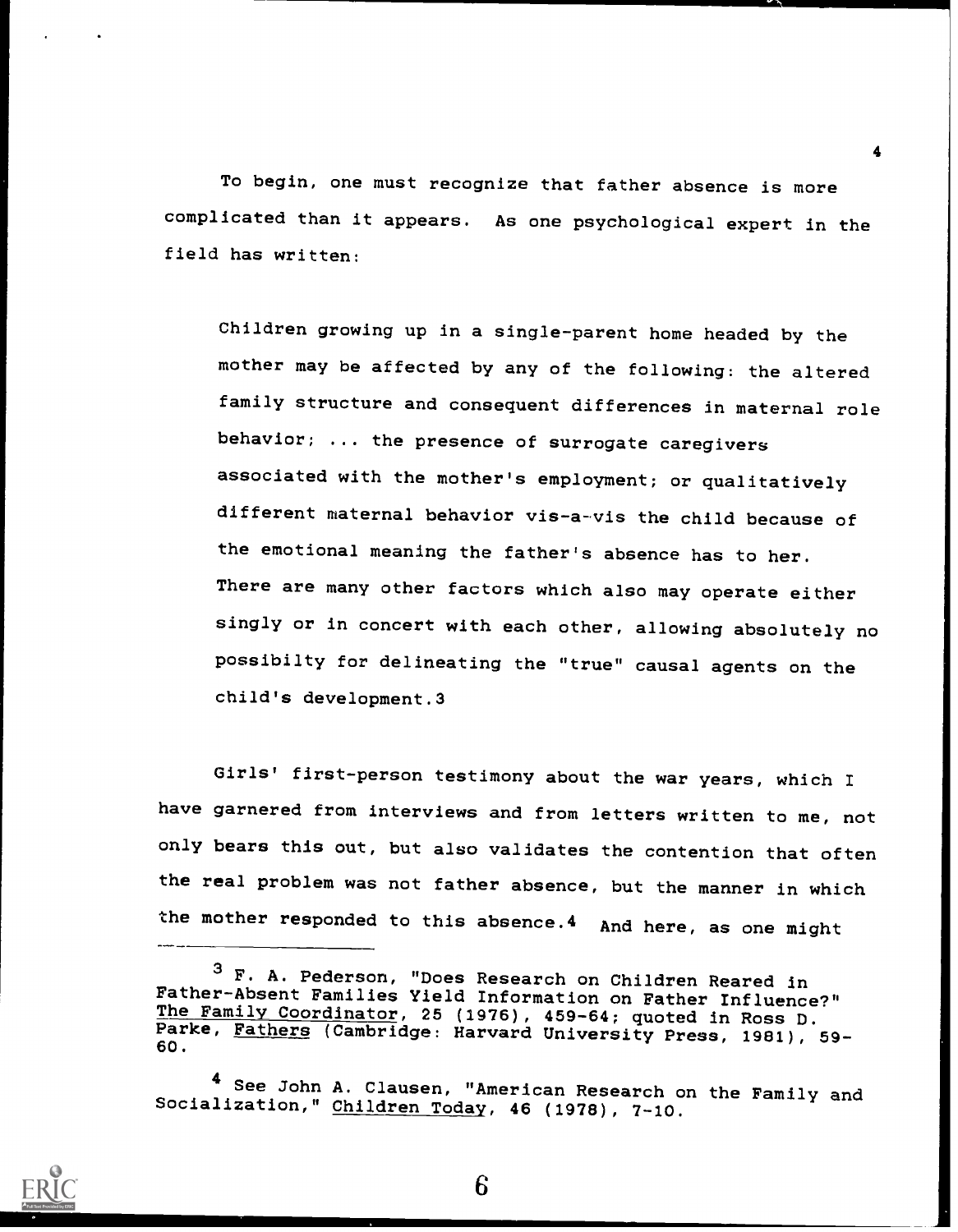expect, the variety was wide. Some wives were happy for the space afforded them. Eleven per cent of the wives in a wartime study of Iowa farm families "welcomed the separation as a release from an intolerable marital situation or as an opportunity to think through an unsatisfactory relationship."5 But other wives were devastated. One little girl, Leona, born in 1940, recalled that "beginning on the first night Dad left ... my mother had awakened me with her crying. I can remember going into her room and stroking her forehead while telling her every thing would be all right, that Daddy would be home as soon as he could. <sup>I</sup> became what I was to remain for the rest of my mother's life--her daughter, her best friend and, in a sense, her mother."6

Another girl, Lois, born in 1937, remembered her mother not as a woman needing comfort and support, but as a heroic person. Her mother worked on the flight line at an aircraft factory, and her mother's skin was "burned deep tan from the reflection of the summer sun and the aluminum." When Lois's father joined the Army in 1942, her mother had taken a job at the Boeing plant near Atlanta. Eventually Lois and her younger brother went to live with their grandparents on a farm north of Nashville. Every few weeks, their mother would ride the bus to visit. The bus stopped at a nearby town, and Lois recalled that her mother would walk

<sup>5</sup> Ruth Shonle Cavan, The American Family (New York: Crowell, 1953), 553.

<sup>6</sup> Letter to the author from Leona G., Dayton, Ohio, April 12, 1990.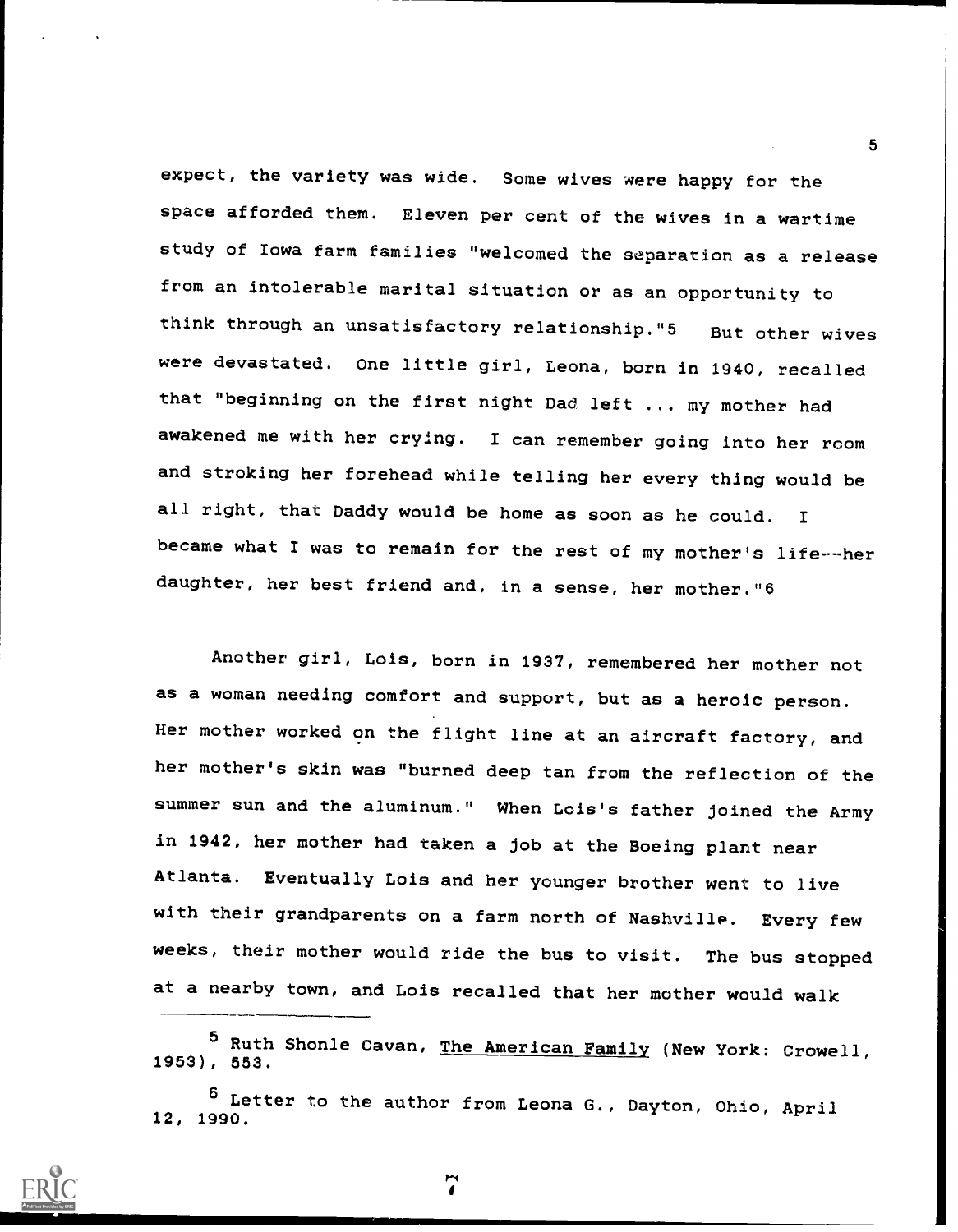"out to the farm, about 5-6 miles(,) sometimes late at night." Being "a very pretty woman," she carried a pearl-handled revolver "to discourage persistent types who wanted to give her a ride."7

During the war, many mothers and children moved in with grandparents, who sometimes became surrogate parents while the mothers' influence ...ceded in importance. Tutti, born in September 1942, was her Grandpa's darling. The little girl's father had been inducted into the army when she was just ten days o:11, but Grandpa had promised his son-in-law that "he would take care of his baby while he was gone. And that he did!," becoming not only her protector, but also her buddy, bundling her up on Saturday afternoons and, as she recalled, taking "me to town ... to show me off and buy me ice cream." When Tutti's father returned two and a-half years later, "he was sure that I was spoiled and that I needed him to straighten me out."8

Being more aware now of post-stress syndrome because of veterans' suffering after the Vietnam War, we can be more understanding of some of the readjustment problems experienced by the returning fathers. Flashbacks to the battlefield, nightmares, feelings cf alienation or anger, depression and loneliness, alcohol problems- -all of these also beset the Second

 $\overline{6}$ 



<sup>7</sup> Letter to the author from Lois B. Heyde, Newtown, Connecticut, April 19, 1990.

<sup>8</sup> Letter to the author from Tutti Knowles, Fort Meyers, ?lorida, March 1990.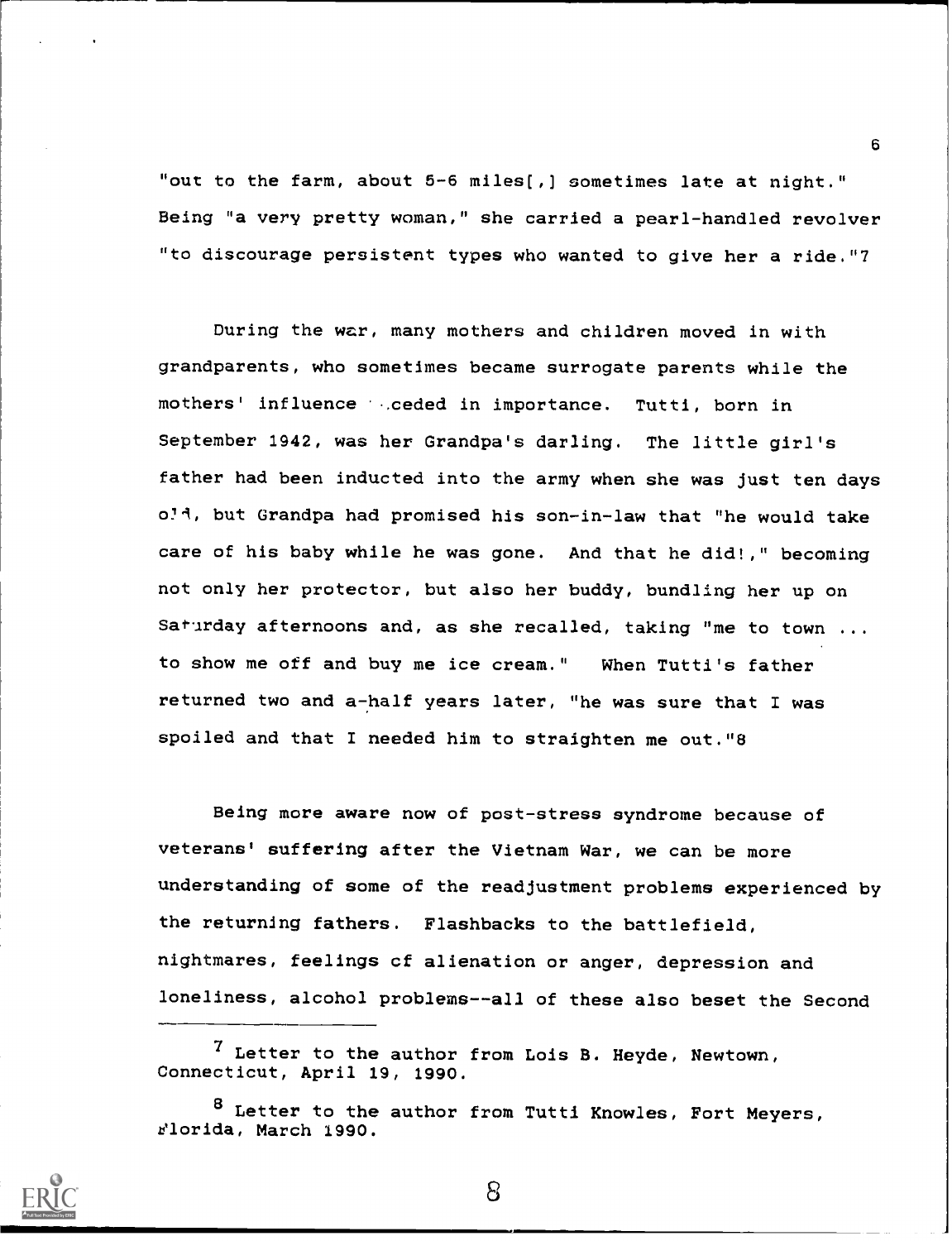World War veterans. Those closest to the veterans knew this; wives, children, other relatives, and friends fully appreciated the trauma as well as the joy in the return of the veterans. Hollywood understood, too. The Academy Award-winning film for 1946 was The Best Years of Our Lives, the painful story of the readjustments of three veterans.

But some of these adjustment problems did not make the front page or the silver screen; instead, they were the subjects of whispered rumors. The topic was illegitimacy. Some of the fathers returned to children of whose presence they had been totally unaware until they returned home from the war. Sometimes these children looked quite unlike their siblings. In one case, a white child was much taller and stockier than his siblings. Likewise, in a black family, the child had facial features that differed from his older sister and brother who had been born prior to the Pearl Harbor attack. In these situations, the father's options were to leave his wife and family; to send the child to an orphanage; to remain in the family but ignore or abuse the child; or to accept the child as his own.

Even if the father stayed, however, other problems arose, such as the birth of another child. Arthur L. Rautman, the clinical psychologist, has written that in such cases, "the family circle will then consist of the father, the mother, and the new baby, with no place for the war baby." The older child



9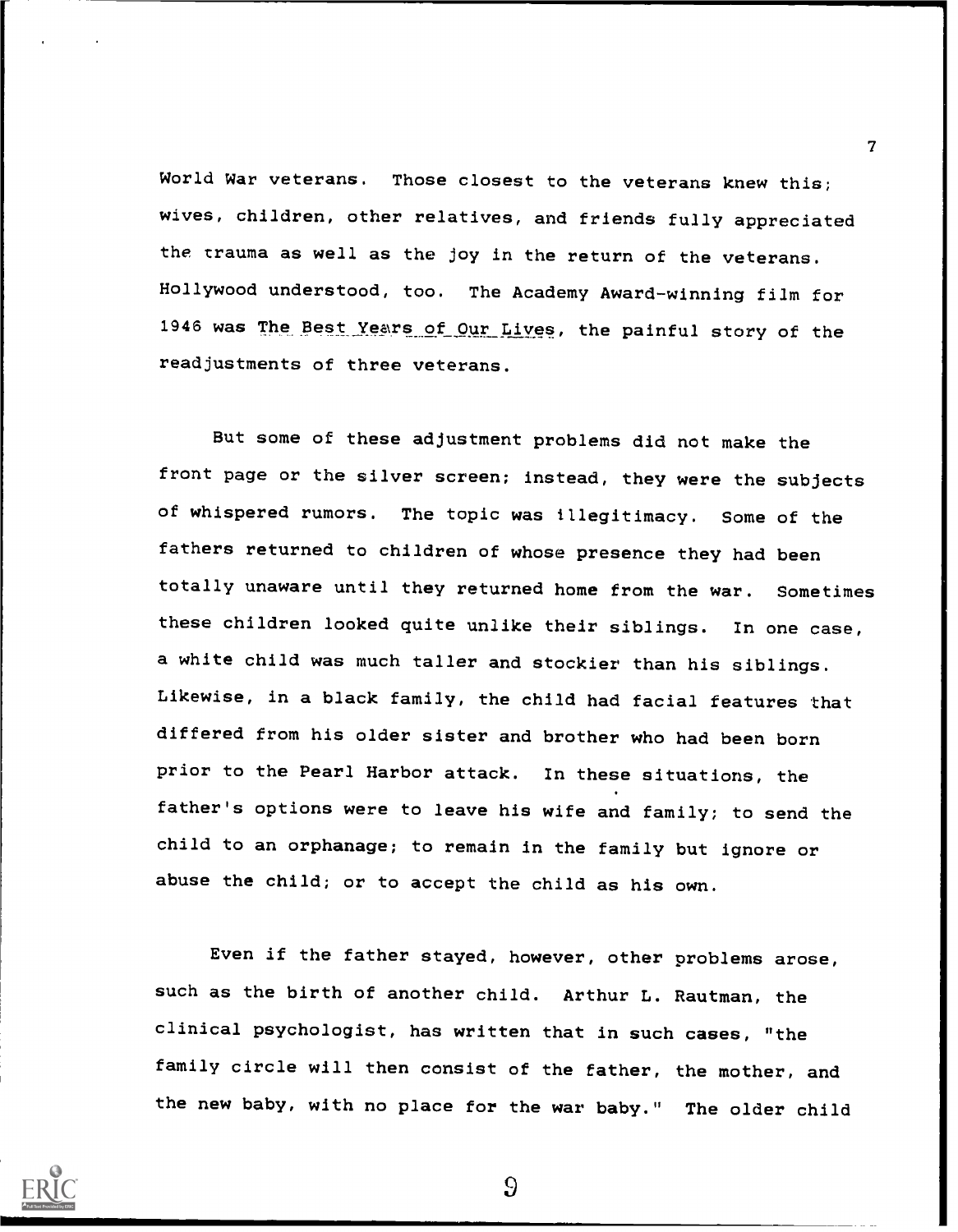would become, in Rautmar's terminology, "an extra-familial child."9

There was another cause of "extra-familial" children; it occurred even when the war-born child was the father's progeny. Rautman, who worked with veterans, reported that, to his surprise, he found that a "recurring difficulty ... when a veteran returned to his war-bride ... was a tormenting doubt that the child he found with her was indeed his own offspring."10

As these examples show, for some families the most traumatic wartime event--though ostensibly the happiest one--was the return home of the soldier or sailor father. Readjustment was difficult for these infants, for example, the "war-born children" who had been born while the fathers were overseas. In these cases, as Lois Meek Stolz explained in her book Father Relations of War-Born Children, the fathers and children had never before laid eyes on each other. According to Stolz, children in these families "showed less tendency to aggression than the children

<sup>10</sup> Rautman to the author, March 18, 1990.



<sup>9</sup> Anonymous interviews; Arthur L. Rautman, St. Petersburg, Florida, to the author, March 18, 1990; Rautman, "Children of War Marriages," Survey Midmonthly, 80 (July 1944), 198-99; with Edna Brower, "War Themes in Children's Stories," Journal of Psychology, 19 (Janaury 1915), 191-202; with Edna Brower, "War Themes in Children's Stories: II. Six years Later," Journal of Psychology, 31 (January 1951), 263-70. The situation of the "extra-familial child" also occurred when the father left the family, the mother remarried, and the couple had their own child, who was preferred by the stepfather over the war baby.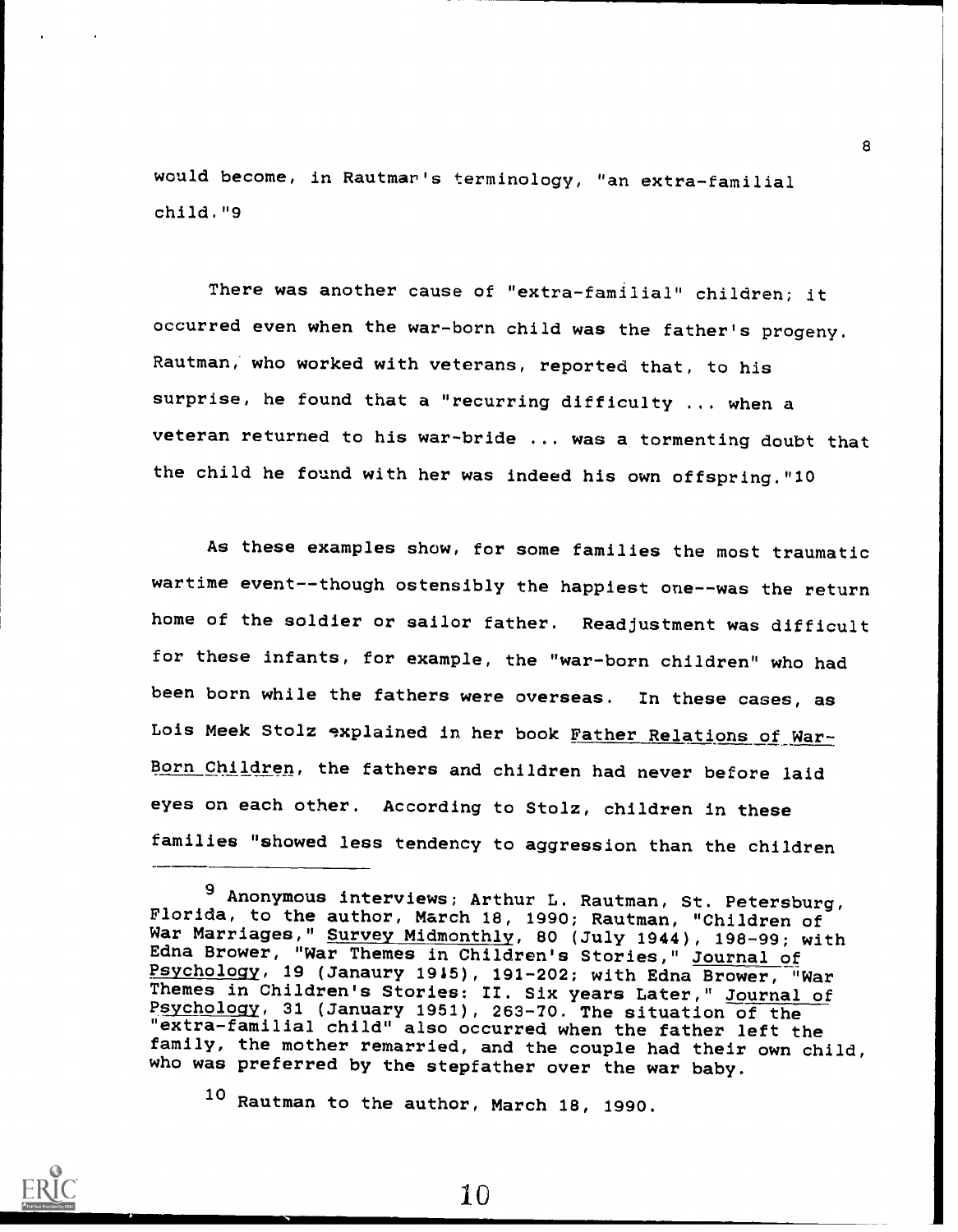whose fathers were at home," the reason being that while father was away, home life had been quieter and less punitive with mother in char te of decorum and discipline.11

Unlike the "war-born" babies who had never before seen their fathers, there was a group of infants who had spent some time with their fathers, but only briefly and under trying circumstances. Called by Arthur Rautman the "Bureau-Drawer-Crib Babies," these tiny children had become "camp followers" along with their mothers, living in bureau drawers in a series of tiny rented rooms until one day the father was shipped overseas. Like  $\sqrt{x}$ ther "extra-familial" children, in peacetime they ran the risk of becoming "strangers in their own families, often overworked as kitchen maids or choreboys, called upon to help raise a succession of younger brothers and sisters...."12

School-age children, those homefront girls and boys born during the 1930s, were not immune to the consequences of father absence. George R. Bach, a psychologist who studied children from 6 to 10 years old immediately after the war, found that the child whose soldier father was away constructed an idealized conception of "Daddy," due, in part, to the mother's glowing

9



1i

<sup>11</sup> Lois Meek Stolz et al., Father Relations of War-Born Children (Stanford: Stanford University Press, 1954); Stolz, "The Effect of Mobilization and War on Children," Social Casework, 32 (April 1951), 146.

<sup>12</sup> Rautman to the author, March 18, 1990; Rautman, "Children of War Marriages," 199.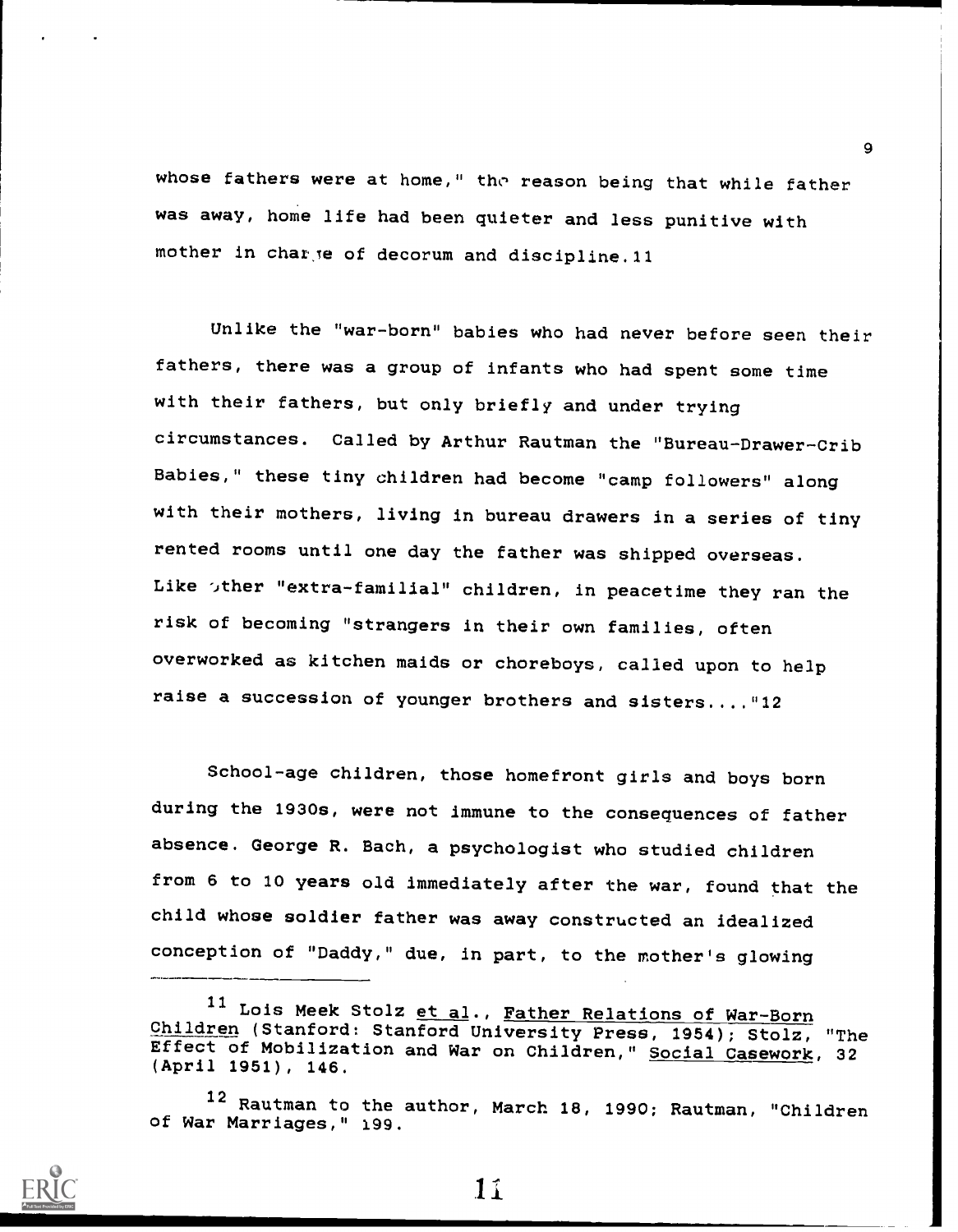accounts of the uniformed man whose photograph adorned the mantle. But, as Bach underotood, "The stereotyped, idealistic fantasy picture ... may initially be a handicap in the reestablishment of a realistic father-child relationship." Not only would there be disappointment, but also resentment and anger as "the father's resumption of domination and authority would certainly come in conflict with the child's idealistic expectations."13

Studies of father's perceptions of their familial roles hold that most fathers believe that their primary functions are 1) to discipline the children and 2) to enforce what they consider to be appropriate sex-role behavior.14 For fathers returning after several years in a military environment in which they either gave orders, or promptly and unquestioningly obeyed them, there seemed little doubt that their sons and daughters should respond to them as buck privates had to first sergeants.

So far, the topics which I have discussed are not necessarily gender-specific. While there are germane studies in developmental psychology, these offer clues as to gender's significance only in the lives of boys whose fathers were absent during the war. Girls then, as Anne Scott has written, were

12

<sup>13</sup> Bach, "Father-Fantasies and Father-Typing in Father-Separated Children," <u>Child Development,</u> 17 (March-June 1946),<br>78.

<sup>14</sup> Parke, Fathers, 56-63.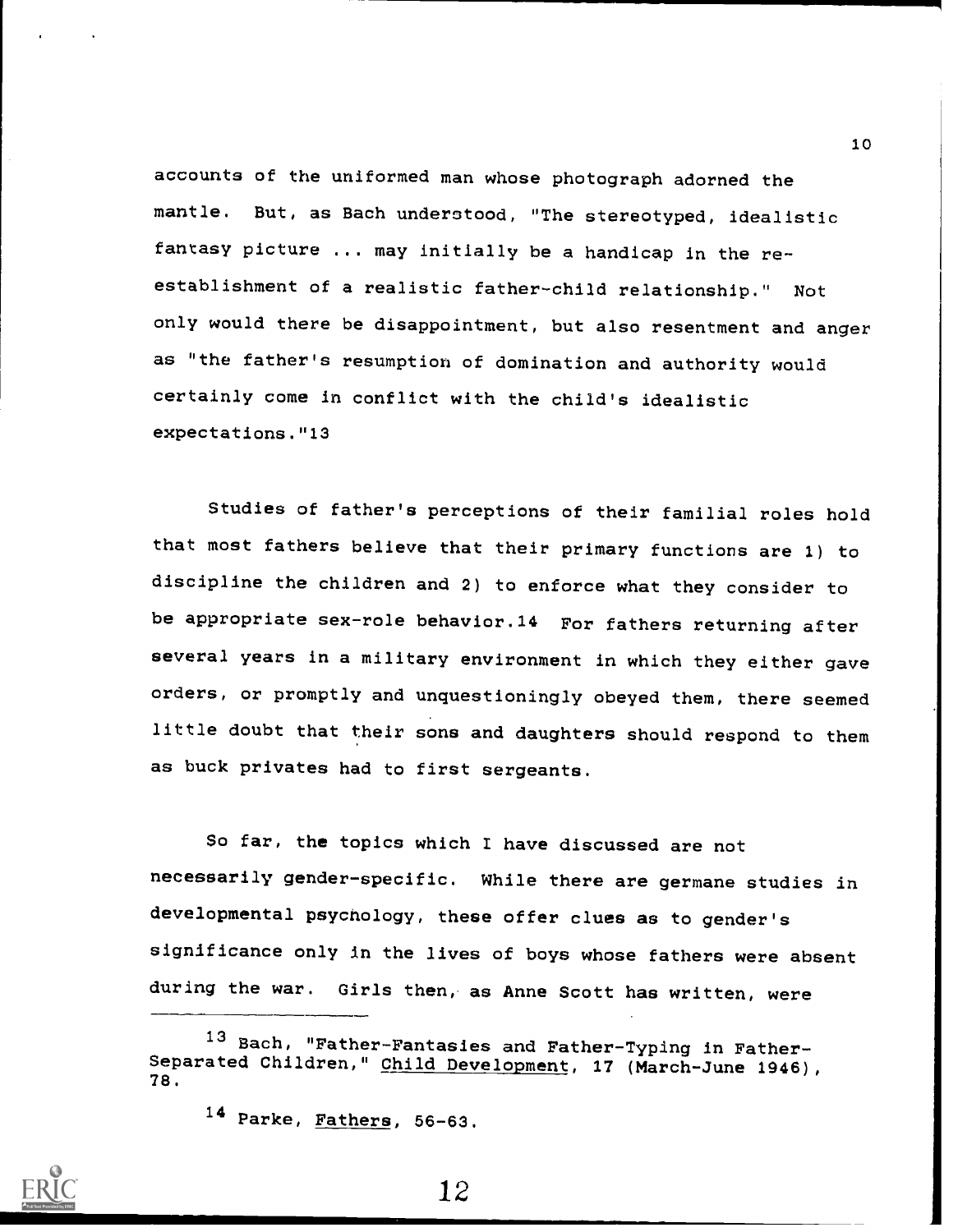"invisible."15 Still, these studies are provocative. Conducted almost 20 years after the war, this research probed the possible outcomes of father absence for the homefront boys. For its data, it analyzed the scores on Scholastic Aptitude Tests taken by these boys, as high school seniors, 14 and 15 years later.

One of these articles, by Lyn Carlsmith, focused on freshmen men of the Harvard classes of 1963 and 1964. The young men in her samples were boys born between 1941 and 1945. Her father-absent group consisted of students whose fathers went away before their sons were six months old and were away for at least two years. A matched sample consisted of students whose fathers were not in the service.16

Carlsmith cited contemporary studies on Math and Verbal aptitudes which demonstrated that, on standardized tests, "females are generally superior to males in Verbal areas, while males are superior to females in quantitative pursuits, particularly numerical reasoning." These studies suggested to Carlsmith that there were two styles of conceptualization: "an 'analytical approach' which is characterized by clear discrimination between stiumli, a direct pursuit of solutions,

13

<sup>15</sup> Anne Firor Scott, "On Seeing and Not Seeing: A Case of Historical Invisibility," Journal of American History, 71 (June 1984), 7-21.

<sup>16</sup> Lyn Carlsmith, "Effect of Early Father Absence on Scholastic Aptitude," Harvard Educational Review, 34 (Winter 1964), 3-21.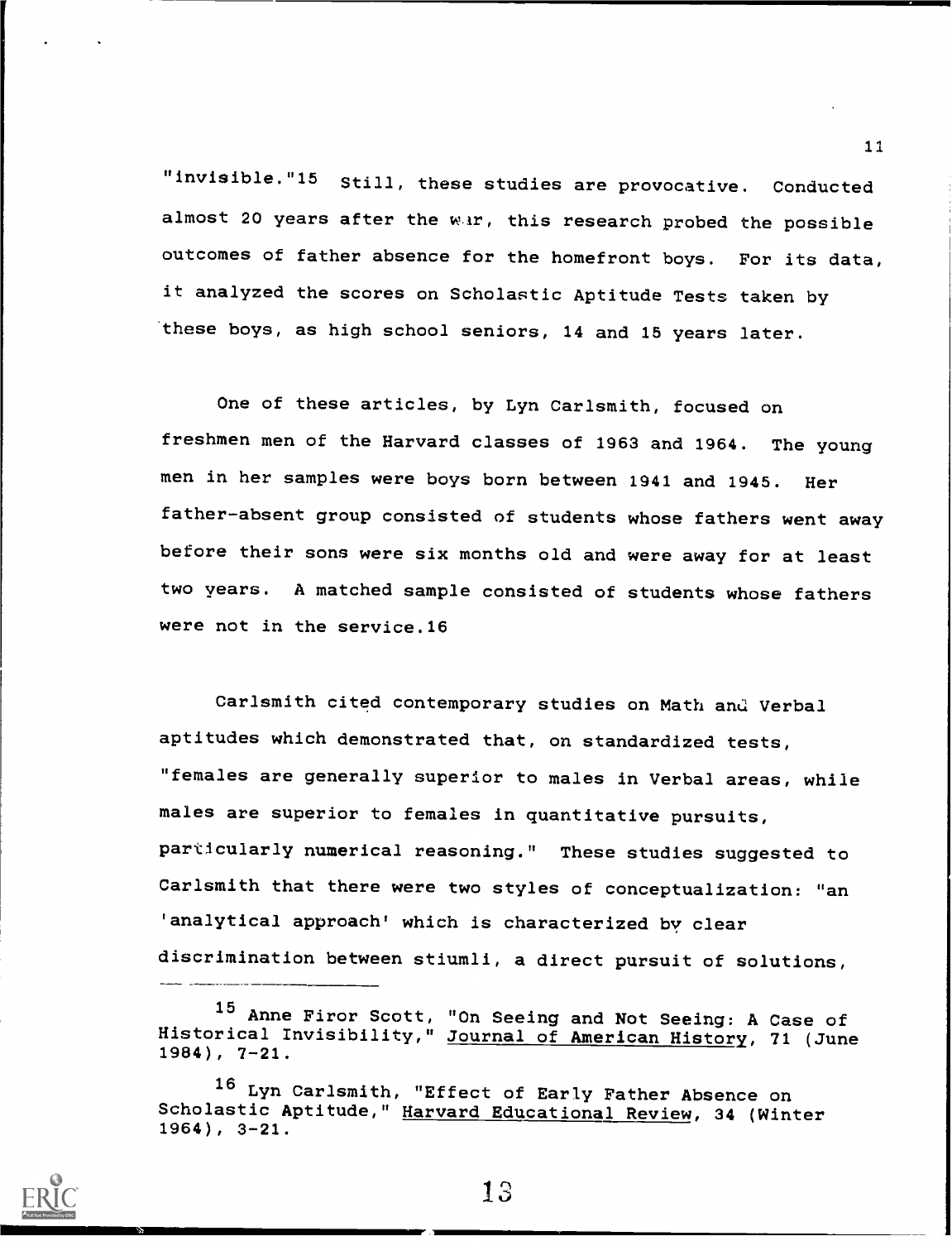and a disregard for extraneous material; a 'global approach,' characterized by less clear discrimination of stimuli and a greater influence from extraneous material. The first approach," Carlsmith wrote, "is more typically used by boys while the second is more typical of girls."17

While Carlsmith did not mention Melanie Klein and "object relations," or Jean Piaget and "moral development," in discussing these analystical styles, scholars writing in the aftermath of Nancy Chodorow and Carol Gilligan would definitely want to do so. In recent years, scholars have contrasted mother-daughter bonds with mother-son bonds. According to their insights, girls derive their basic sense of identity from experiencing themselves as like their mothers. Consciously and unconsciously, they emulate their mothers' behavior, and throughout childhood they continue to identify with the same-sex parent who was their first love object. Boys, on the other hand, develop a male-gender identity that depends upon seeing themselves as different from their mothers, and requiring separation from them. Following the thesis that the girl child experiences herself relationally, Chodorow has written: "The basic feminine sense of self is connected to the world, the basic masculine sense of self is separate." Accordingly, males tend to base their identity on ideals of autonomy and individual success, while females tend to base theirs on attachment, intimacy in personal relationships,

<sup>17</sup> Ibid., 17.

 $1\zeta$ 

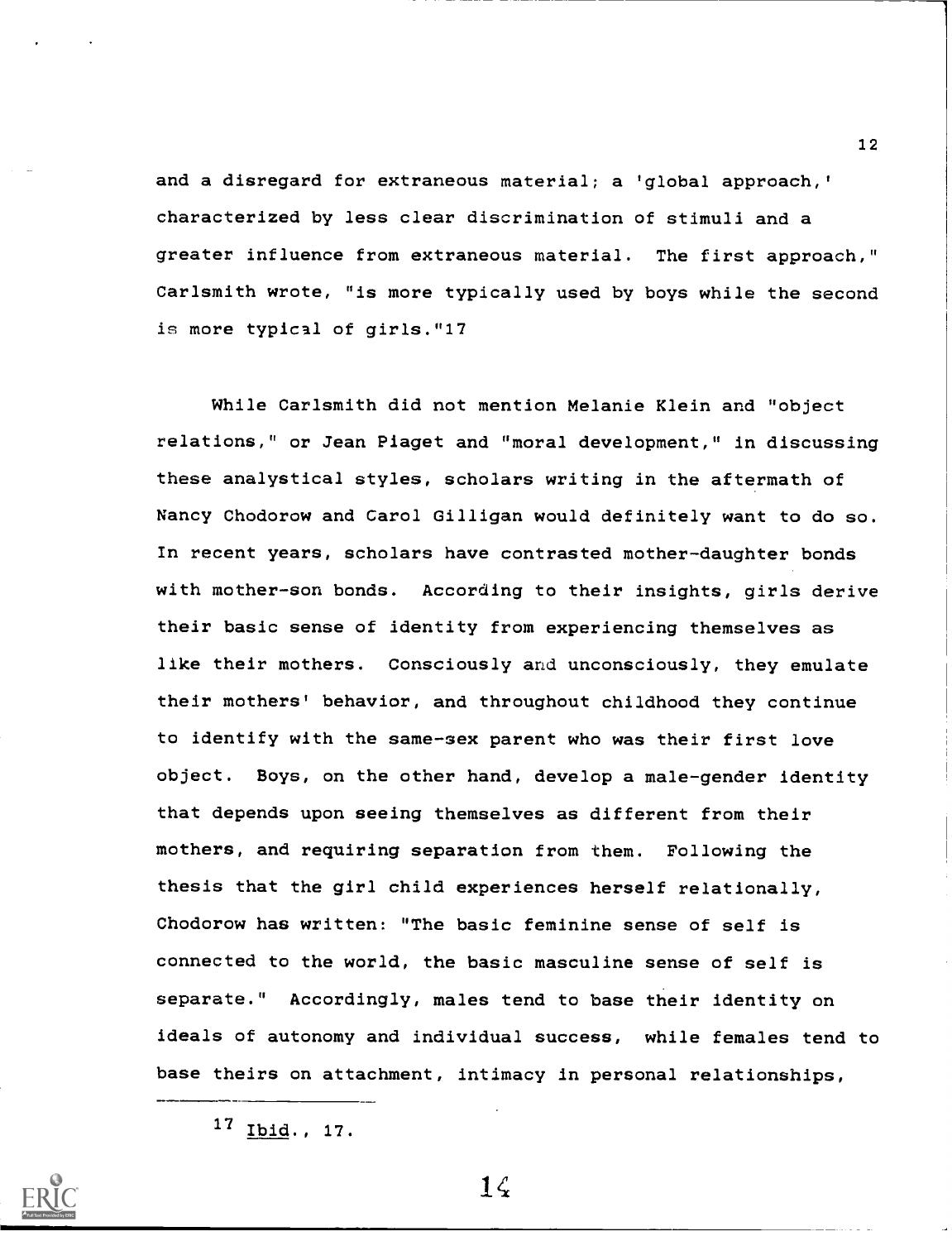and on subordinating their success to the care of others.18

Viewed through the lenses provided by these scholars, <sup>I</sup> believe that Carlsmith's findings take on fresh meaning. Accordingly, it is noteworthy that in examining these SAT scores, Carlsmith found that while the father-present boys achieved predictably higher Math than Verbal scores, the father-absent boys achieved the opposite result. Their test performance was similar to the pattern typically achieved by girls. Moreover, Carlsmith found that "the relative superiority of Verbal to Math aptitude increases steadily the longer the father is absent and the younger the child is when the father left."19

Some feminist scholars have been critical of Gilligan's scholarship and its implications and have warned others to be circumspect in applying its insights to other fields: Linda K. Kerber et al., "On In a Different Voice: An Interdisciplinary Forum," Signs: Journal of Women in Culture and Society, 11 (Winter 1986), 304-33; Eleanor Maccoby, "Gender and Relationships: A Developmental Account," American Psychologist, 45 (April 1990), 513-20. For historians, a most helpful article is Joan W. Scott, "Gender: A Useful Category of Historical Analysis," American Historical Review, 91 (December 1986), 1061- 63, 1065.

<sup>19</sup> Carlsmith, "Effect of Early Father Absence on Scholastic Aptitude," 10.





<sup>18</sup> Chodorow, The Reproduction of Mothering: Psychoanalysis and the Sociology of Gender (Berkeley: University of California Press, 1978), 169; Gilligan, In a Different Voice: Psychological Theory and Women's Development (Cambridge: Harvard University Press, 1982); Mary Field Belensky et al., Women's Ways of Knowing: The Development of Self, Voice, and Mind (New York: Basic Books, 1986); Mary M. Brabeck, editor, Who Cares? Theory, Research, and Educational Implications of the Ethic of Care (New York: Praeger, 1989).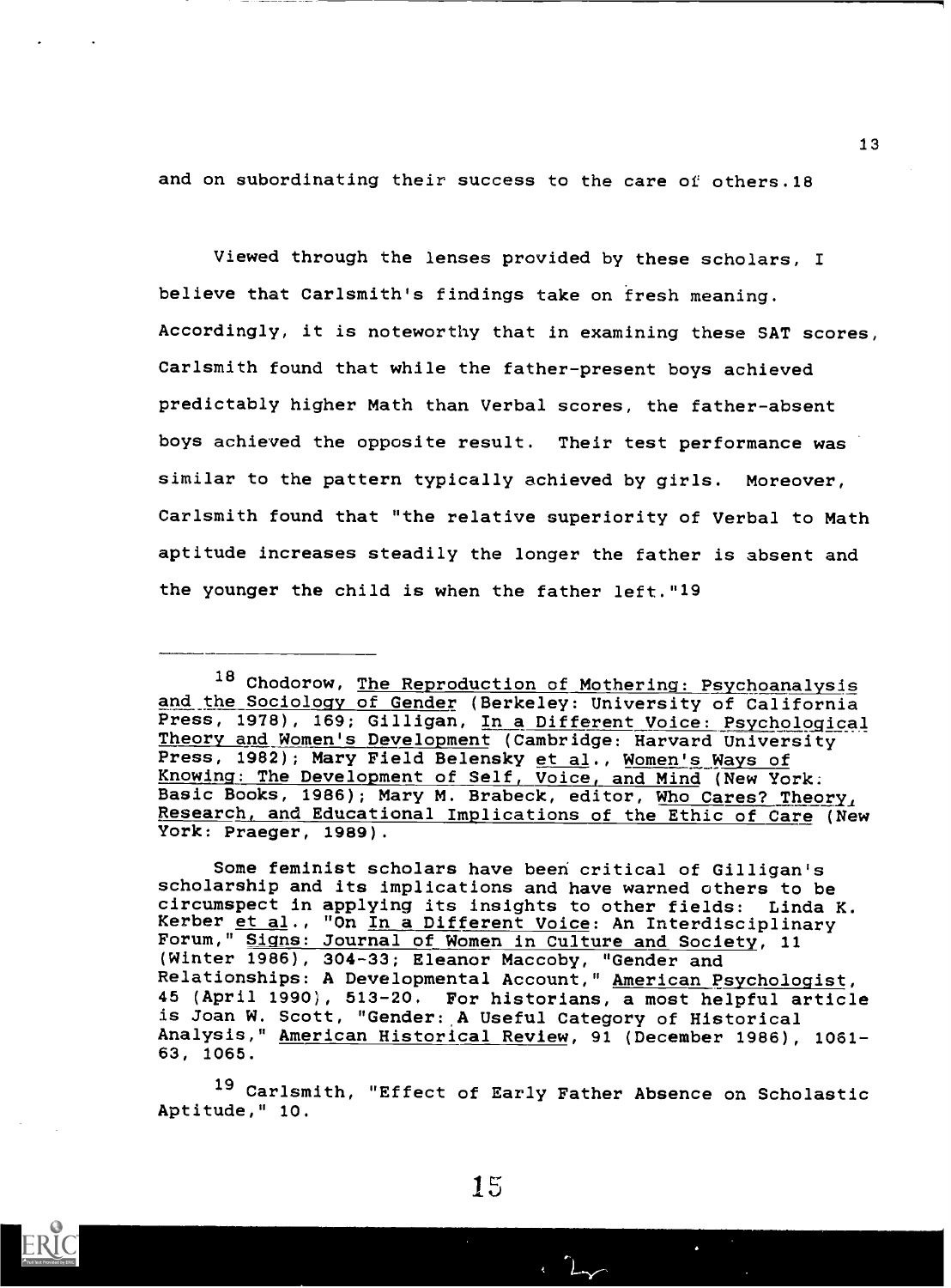Carlsmith explained that the purpose of her research was to "provide evidence relevant to any general theory of identification by showing certain strong effects of father absence at various ages." As a premise, she argued that "Theories of identification, whatever their form, usually agree on two points: for the boy to identify successfully with the father, the father must be present during at least some portion of the boy's childhood; development of an appropriate masculine identity or self-concept is predicated upon the success of this early identification with the father." Carlsmith borrowed her explanatory framework from John W. M Whiting's theory of crosssex identification.20

There is no doubt, I think, that standardized national tests, including the SAT, have historically been culture-bound, having been written essentially for white, middle-class males. In the 1960 SAT test booklet itself, the one used by these 17 and 18-year-old men, it stated: "In general girls do less well than boys on the Mathematical parts of the test and should not be surprised if their Mathematical scores are noticeably lower than their Verbal." Clearly, this attitude was not a scientific fact, but a social and cultural construct, which in turn was in danger of becoming a self-fulfilling prophecy. As proof of this, in recent years the gaps between men and women on the mathematical problems and between women and men on the verbal

16



<sup>20</sup> Ibid., 3-4.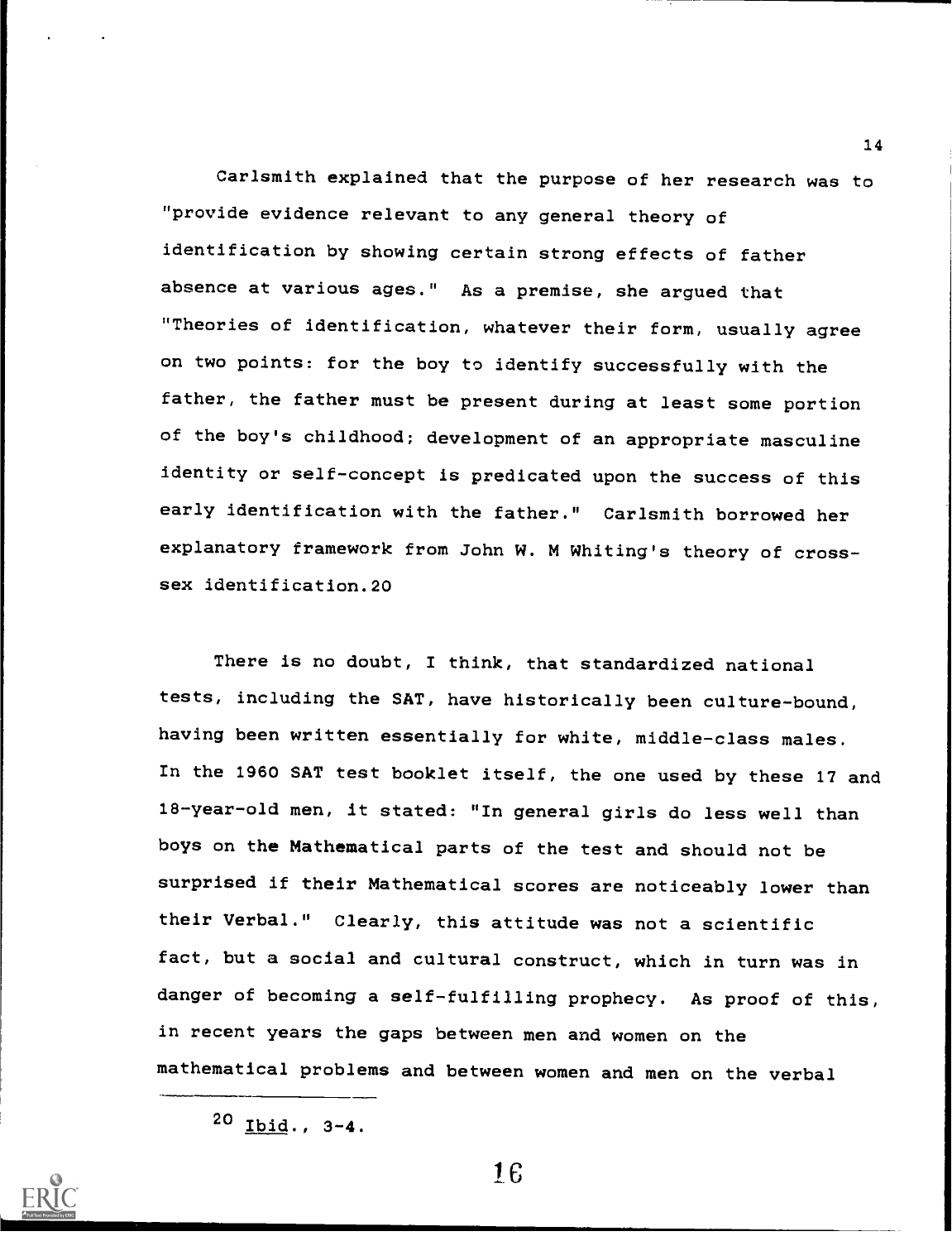problems have been disappearing. In 1989 Marcia C. Linn and Janet S. Hyde argued that gender differences reported in 1974 in Math "now are so small as to be negligible."21

Still, there is no denying Carlsmith's statistical finding that the among father-absent boys in her sample of these homefront children, "early and long separation from the father results in relatively greater ability in Verbal areas than in Mathematics."22 Moreover, when updated by feminist insights,

<sup>21</sup> Ibid., 16; Gita Z. Wilder and Kristin Powell, Sex Differences in Test Performance: A Survey of the Literature (New York: College Entrance Examination Board [Report No. 89-3], "In Math Ability, Differences Between Sexes Disappearing" and Jean Evangelauf, "Critics and Defenders of Admission Tests Eye Court's Limit on Use," both in Chronicle of Higher Education, 35 (February 15, 1989), Al, A10, A32; Jean Evangelauf, "SAT Called a 'Defective Product' That Is Biased Against Women," Chronicle of Higer Education, 35 (May 3, 1989), A3; Laura Mansnerus, "The S.A.T. Puzzle," New York Times, August 6, 1989. For another perspective, see Gertrude Himmelfarb, "Self-Defeating Feminism: Silly Charges Against the Scholatic Aptitude Test," New York Times, May 9, 1989.

<sup>22</sup> Carlsmitn, "Effect of Early Father Absence on Scholastic Aptitude," 16.

A related article, written by Edward A. Nelsen and Eleanor E. Maccoby, reported on males entering Stanford University in 1959 and 1960--that is, the classes of 1963 and 1964. Their findings reinforced those of Carlsmith, including that, for boys, "it was found that a high-verbal, low-mathematics pattern was associated with reports of father absence, punishment exclusively by the mother, fear of father, and reports of having been a "mamma's boy" or "daddy's boy": Nelsen a 1 Maccoby, "The Relationship between Social Development and Differential Abilities on the Scholastic Aptitude Test," Merrill-Palmer Quarterly, 12 (October 1966), 269-84.

Other psychological studies done of father absence buttress the points made by Carlsmith and others. For example, David B. Lynn provided validation when he stated that "the process of identification" followed the "laws of learning." While both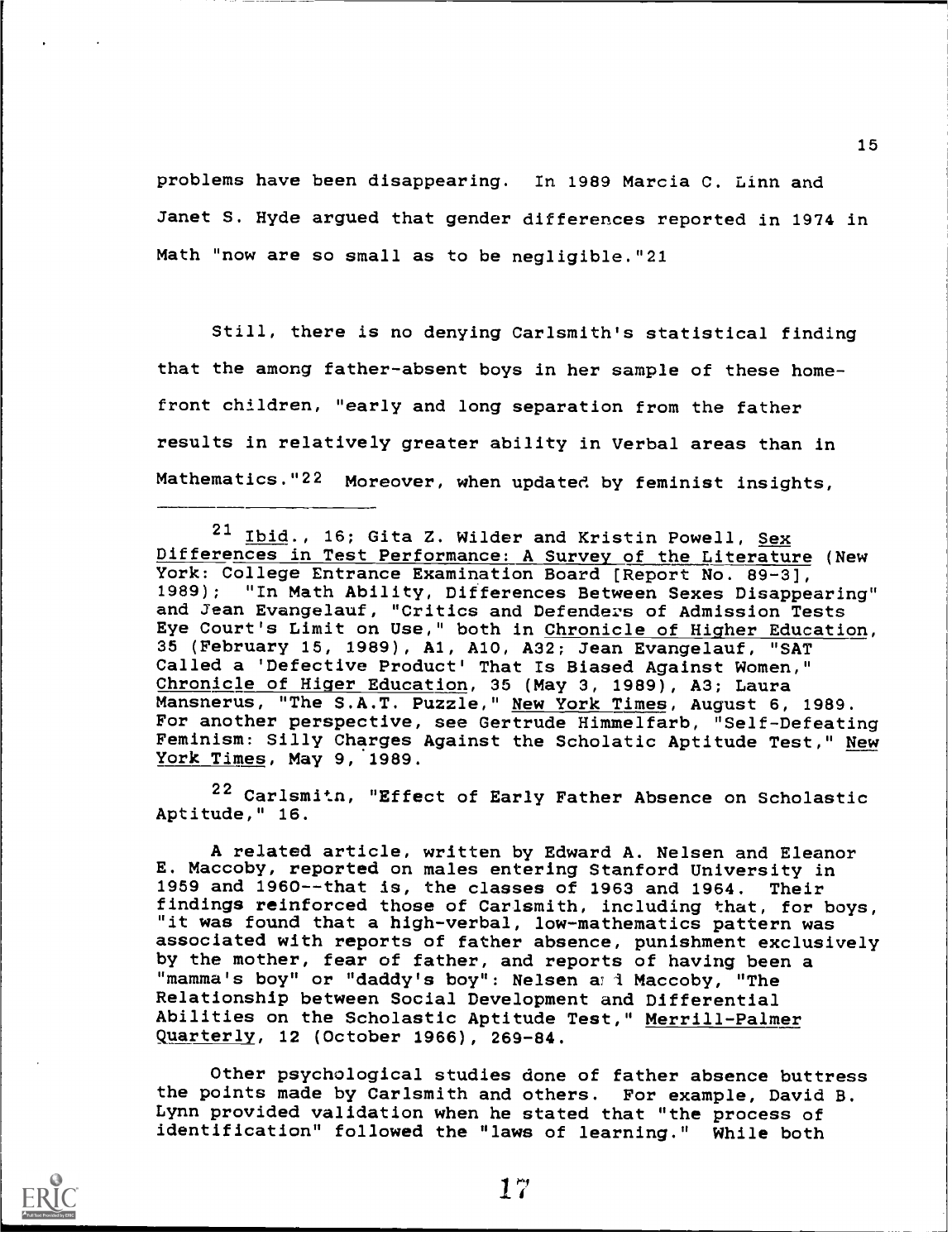Carlsmith's research is helpful to historians of gender and gender relations. If one posits the hypothesis that cross-sex typing is a result of learning by imitation, one can test this view by looking at research in the other social sciences. A healt-rending example can be found in an observational study, reported by a sociologist, of a girl and a boy playing house in a front yard:

> The little girl was very busy sweeping up the play area, rearranging furniture, moving dishes about, and caring for baby dolls. The boy, on the other hand, would leave the play area on his tricycle, disappear to

female and male infants learned to identify with the mothers, "Boys, but not girls, must shift from this initital identification with the mother to masculine identification."<br>Lynn thus provided a helpful explanation for children's adoption of sex roles when he stated: "Males tend to identify with the<br>cultural stereotypes of the masculine role, whereas females tend to identify with aspects of their own mothers' role specifically": Lynn, "A Note on Sex Differences in the Development of Masculine and Feminine Identification," Psychological Review, 66 (March 1959), 126-35.

Beatrice B. Whiting has written that in some cases father absence produces "protest masculinity" (compulsive reaction formation), explaining that violent and aggressive behavior plus<br>concern over masculinity validates the status-envy hypothesis of<br>identification: "Sex Identity Conflict and Physical Violence: A Comparative Study," <u>American Anthropologist</u>, 67 (December 1965), **comparative** (1989), and the set of the set of the set of the set of the set of the set of the set of the set of the set of the set of the set of the set

Perhaps learned gender differences have narrowed in recent years because of changes in family structure. Marybeth Shinn, who conducted a study in the late 1970s of single-parent families in which, usually, the father was absent, found that<br>among the children, sex-role identification did not play an important role in cognitive development: Marybeth Shinn, "Father<br>Absence and Children's Cognitive Development," Psychological<br>Bulletin, 85 (1978), 295-324.

18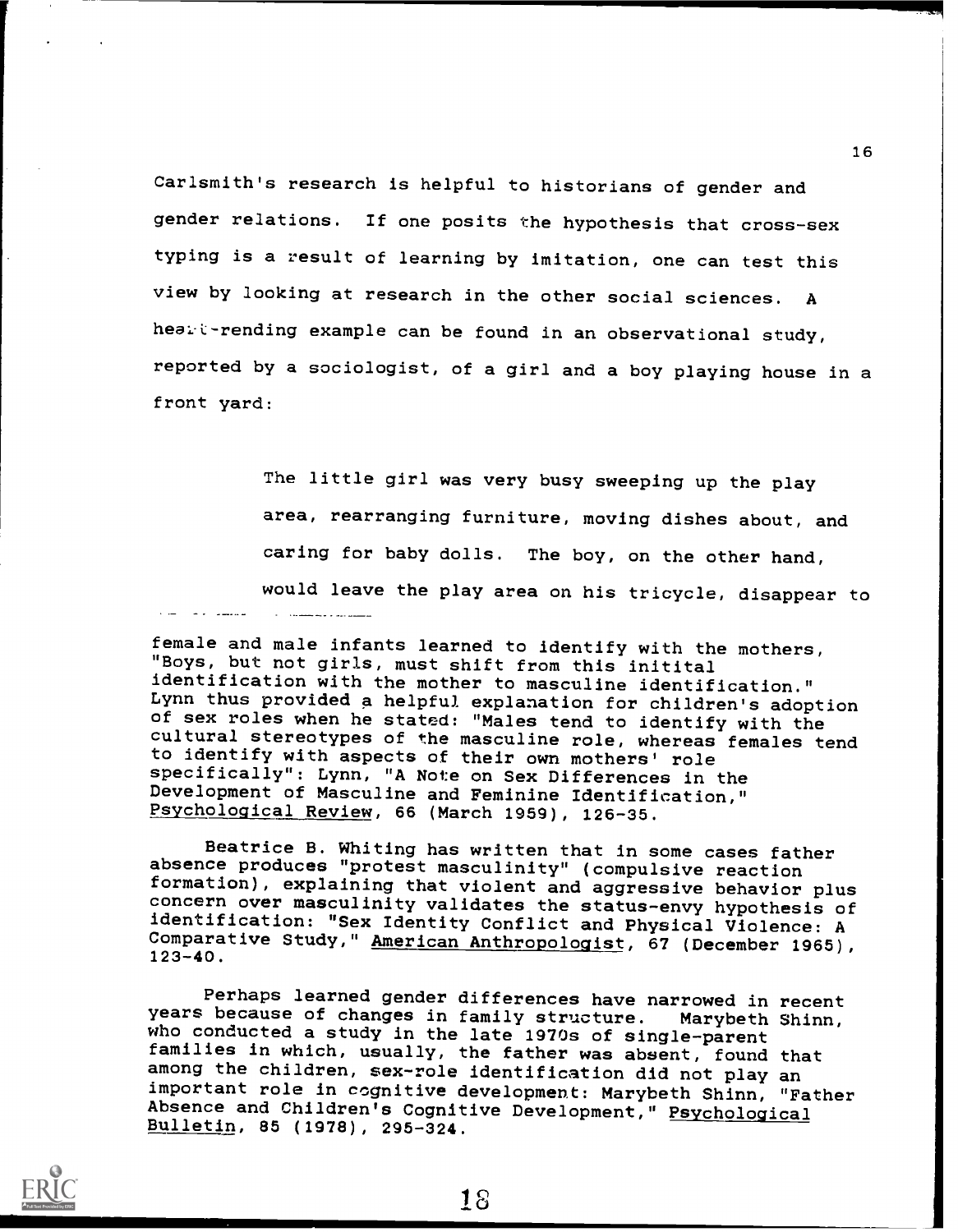the back of the (real) house, remain for a brief while, reappear in the play area, and lie down in a feigned sleep. The little girl had a rather extensive knowledge of the mother role, but, for the boy, a father was one who disappeared, reappeared, and slept, ad infinitum!23

Now if the little boy got wise, he would park his tricycle and come inside the house--to join his mother and enjoy her company, to learn some household tasks and quite possibly be rewarded with cookies and milk. This might eventually lead to cross-sex typing, for a little boy.

But what about the little girl, the one who is already in the kitchen with her same-sex parent? How did father absence affect daughters? Did they engage in cross-sex typing and identify with an idealized father? Or, if boys identified with the feminine side of mother, did the father-absent girls tend to identify with her more "masculine" side: independent, selfpossessed, and capably running the family on her own? Or, yet



19

<sup>23</sup> Gregory P. Stone, "The Play of Little Children," in R. E. Herron and Brian Sutton-Smith, eds., Child's Play (New York: John Wiley, 1971), 11. The same scenario is now the basis of a popular television advertisment for Allstate Insurance. The little boy, wearing a man's fedora even, leaves his home made of cardboard boxes and peddles his toy car around the block for hours before Dad finally pulls the family car into the driveway after a long day at the office. When Dad parks his car and walks toward his son, the boy says--echoing what he has doubtless heard many times from his father--"What a day!"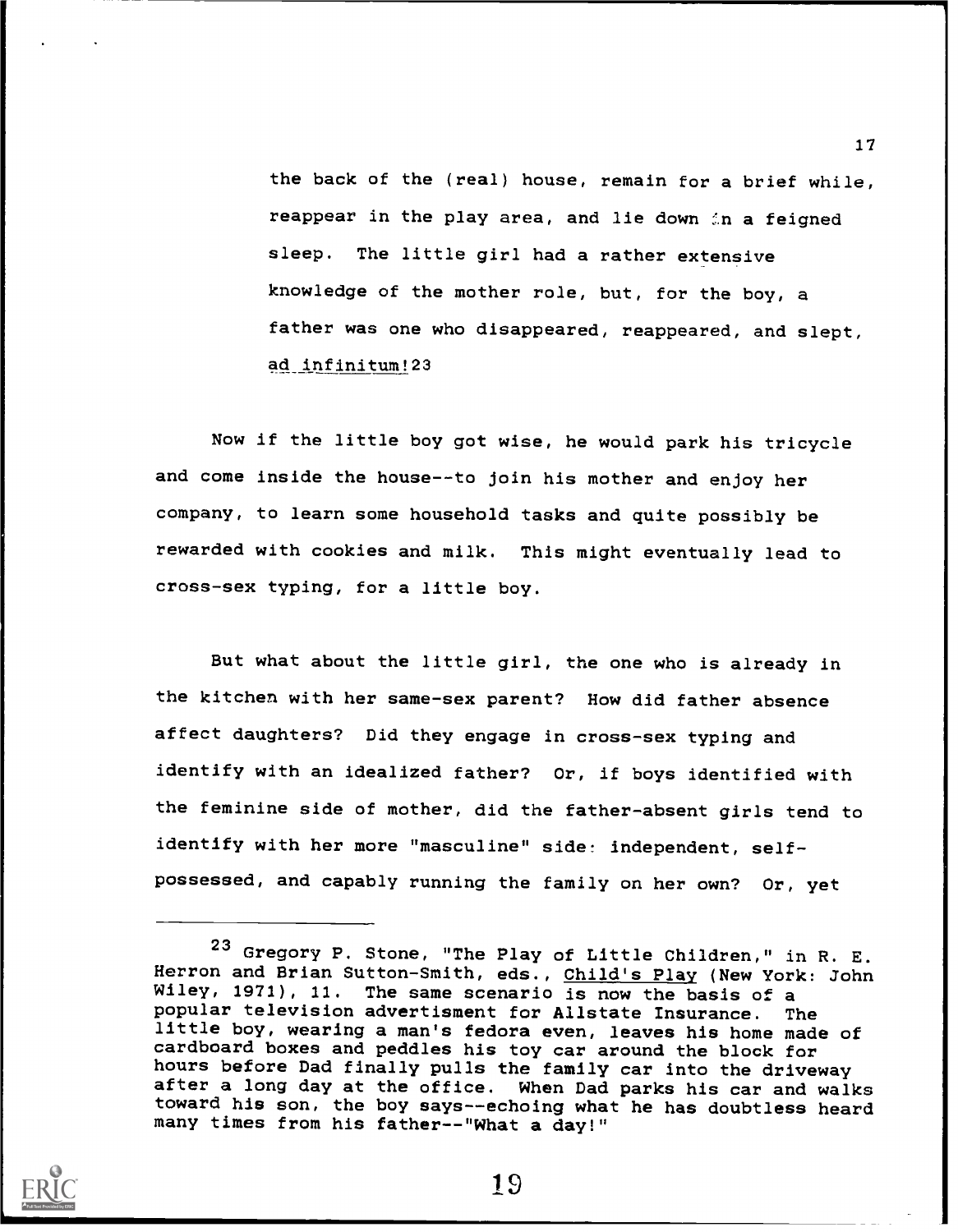again, perhaps with a mother who felt victimized and was isolated and lonely in the absence of her husband?24

This has been a difficult paper for me to write, since I was a father-absent boy myself during the war. One finding on which the psychologists, not to mention the psychoanalysts, agree is that age or stage of development, whether called preschool age or oedipal stage, is the crucial factor mediating the effects of

<sup>24</sup> There has been some psychological and pop-psychologcal speculation based on the supposed "feminization" of these fatherabsent boys and the decline of paternal authority in their lives.

The historian--if operating prudently and with full recognition of the limitations of her or his data--can make good use of psychological research. At the same time, the use of this literature to illuminate historical change can be highly frustrating. First, some developmentalists are hostile to such<br>an approach. They contend--quite correctly--that historians-especially psychohistorians--leave the evidence far behind in positing unprovable--and sometimes ridiculous--theses. Such the9es are ahistorical as well. An example related to father absence during the Second World War was published in 1986 (Donald B. Rinsley, "The Adolescent, the Family, and the Culture of Narcissism: A Psychosocial Commentary,<sup>n</sup> Adolescent Psychiatry, 13 [1986), 24). Its author wrote:

> I relate the social upheavals of the 1960s in substantial measure to the attainment of adolescence and young adulthood of the damaged offspring of wartime families, antecedent to which had been the more extended erosion of masculine authority and leadership during the Depression years. The various rights 'movements' of the last quarter-century symbolized challenges to the attenuated authority of the white male, the symbolic plantation owner, by assorted minority subgroups who perceived opportunities to get for themselves what they believed the symbolic Simon Legrees had long denied them. The associated vacuum of national leadership found graphic expression in the nation's post-World War II military opertations: the ill-starred ... "police action" in Korea, the failed action at the Cuban Bay of Pigs, and, last and most horrendous, the debacle of Vietnam...."



البداليات للأمار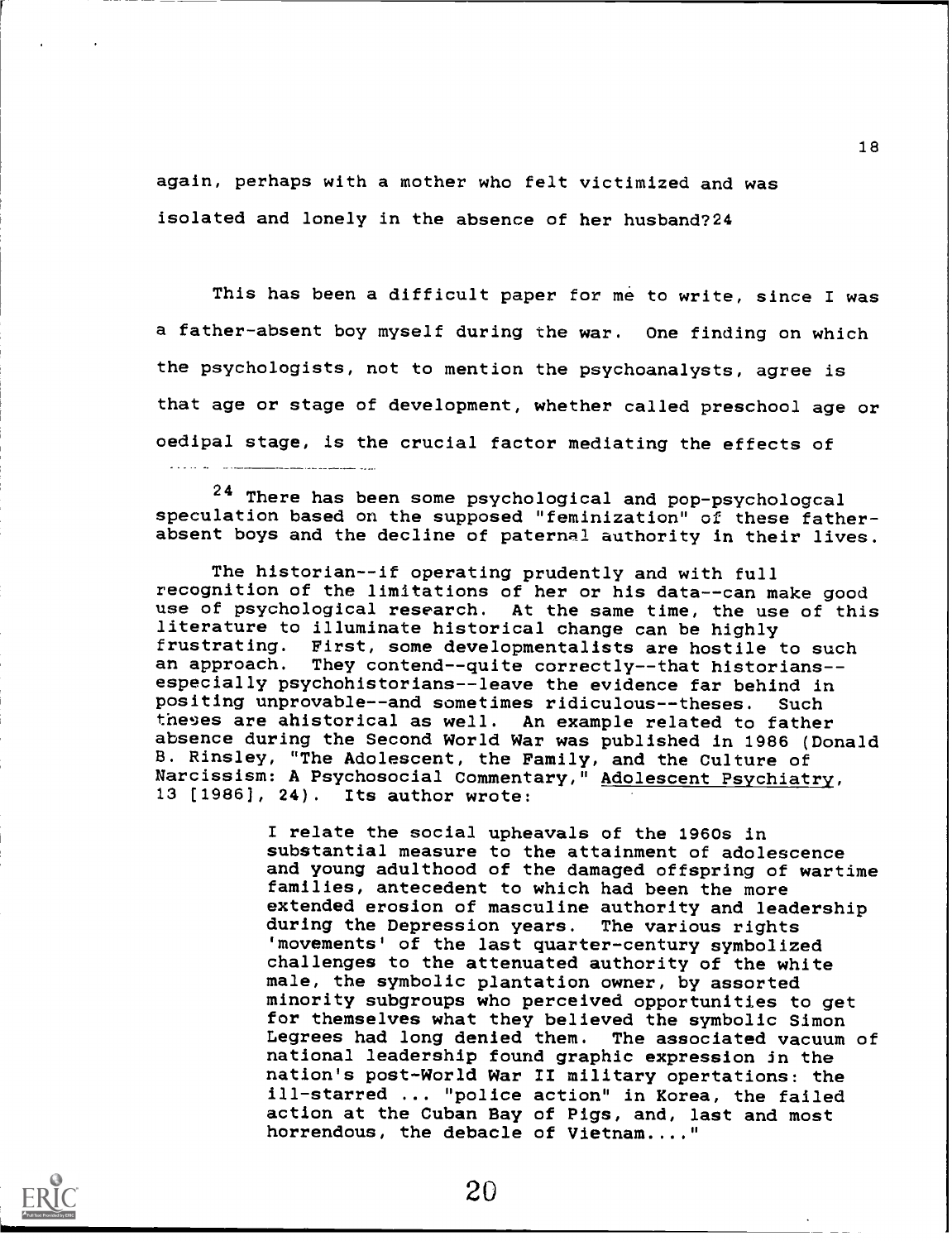father absence. Ross Parke has described these findings in his book Fathers. "Boys who had been separated from their fathers before the age of 5 were more dependent on their peers and less assertive. They played fewer rough physical contact sports.... Instead they chose reading, drawing, or working on puzzles.... In contrast, if the father was available until 6 years of age, his later departure did not have this effect." These boys, Parke explained, "behaved in these areas the same as boys raised in intact homes."25

Because of the variable of age--a variable which, by the way, has been terribly overlooked by historians of social change- -the topic of father absence is one to which I feel very close. In early 1943, my father left home to join the Army. He was 38 at the time. I was 5 and 1/2. My siblings were a sister 8 1/2 and a brother who was 2 1/2 at time. The variation in ages of the children in my family, when combined with my father's 2 1/2 year absence from home, have, I believe, resulted in very different outcomes for the three of us, a major difference between my younger brother and me being that he is gay and I am straight. In other words, it is important not only what happens in a child's life, but at what age these events occur.

At this point, the historian needs to ask herself a question: In the absence of research done on the homefront



21

<sup>25</sup> Parke, Fathers, 57.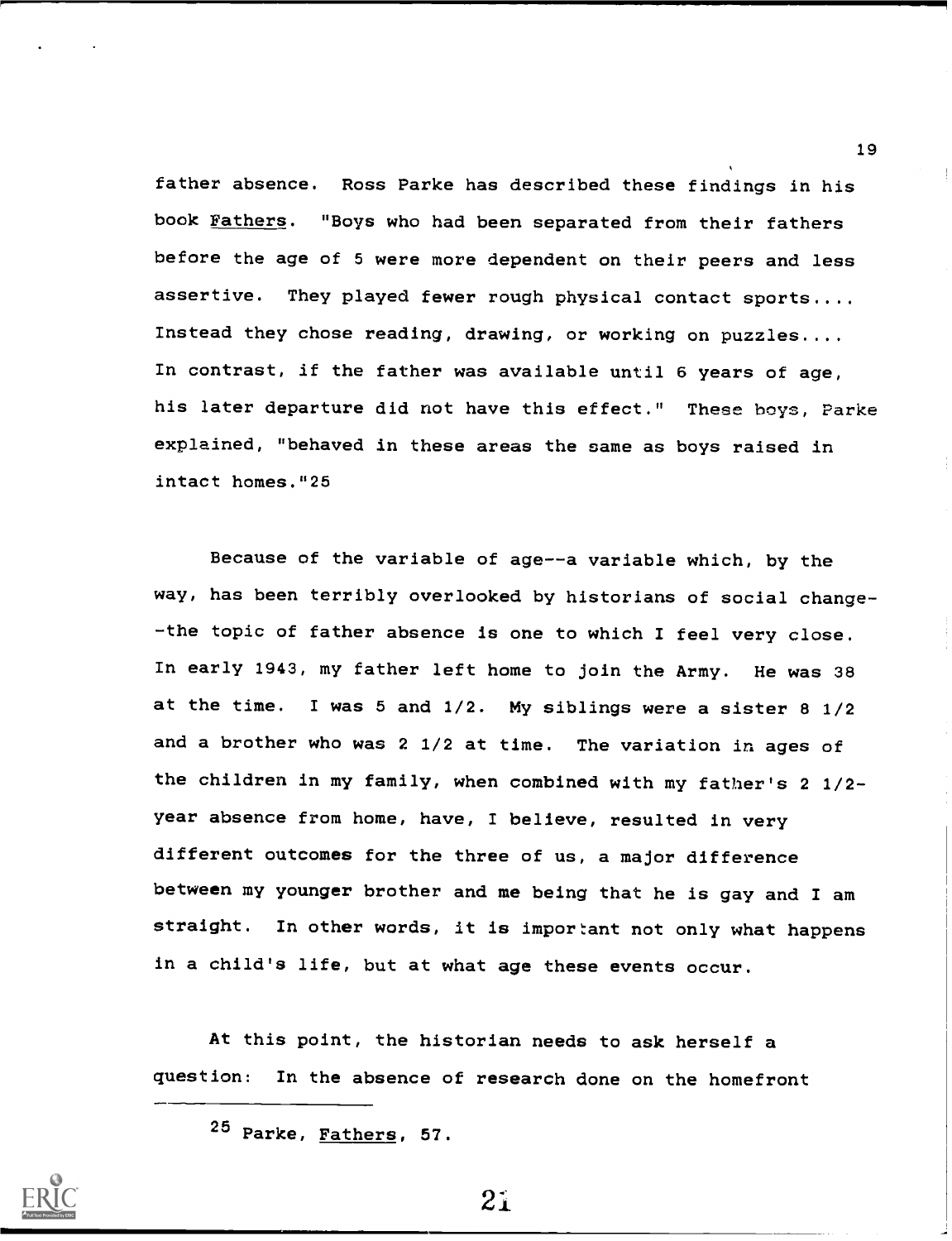girls, can one, legitimately, turn to the research done in the 1960s, 1970s, and 1980s on father absence's effects on daughters? Can one extrapolate or infer about an earlier historical period based on research done at a later time? At the very least, can the historian gain insights which will broaden and deepen our understanding of social change and individual development? The answer, I believe, is "Yes," but again there is the problem that most of the research has been done on the father-son relationship, followed by studies of the mother-son and motherdaughter relationships. "The role of the father in the development of his daughter," a psychologist has written, "seems to have received the least attention."26

<sup>26</sup> Marshall L. Hamilton, Father's Influence on Children (Chicago: Nelson-Hall, 1977), 79. Another problem is that the studies that have been done of father-daughter relations contradict each other. Some studies contend that the fathers of highly feminine girls were more masculine than the fathers of less feminine girls, since the masculine fathers encouraged what they presumed to be sex-appropriate behavior. Another concludes that "fathers who are highly nurturant enhance masculinity in sons and feminity in daughters." Yet other studies assert the opposite, contending that girls who described themselves as selfconfident identified with the "instrumental" side of the father whereas "the expressive mother-identified females" described themselves "as considerate, fearful, gentle, silent, submissive, and trusting." Female homosexuality also has been a subject of conflicting interpretations. At one time, psychologists asserted that lesbianism resulted from a girls' overly strong identification with the father. But an English study comparing homosexual and heterosexual women found that gay women, in referring to their fathers, "used the items expressing love and approval less often, and used items expressing hostility and disapproval more often, saw the father as more frightening and described the father as lower in competence and strength of personality" than the mother: Paul Mussen and E. Rutherford, "Parent-Child Relations and Parental Personality in Relation to Young Children's Sex-Role Preferences," Child Development, 34 (1963), 589-607; E. Bene, "On the Genesis of Female Homosexuality," British Journal of Psychiatry, 111 (1965), 815-

22

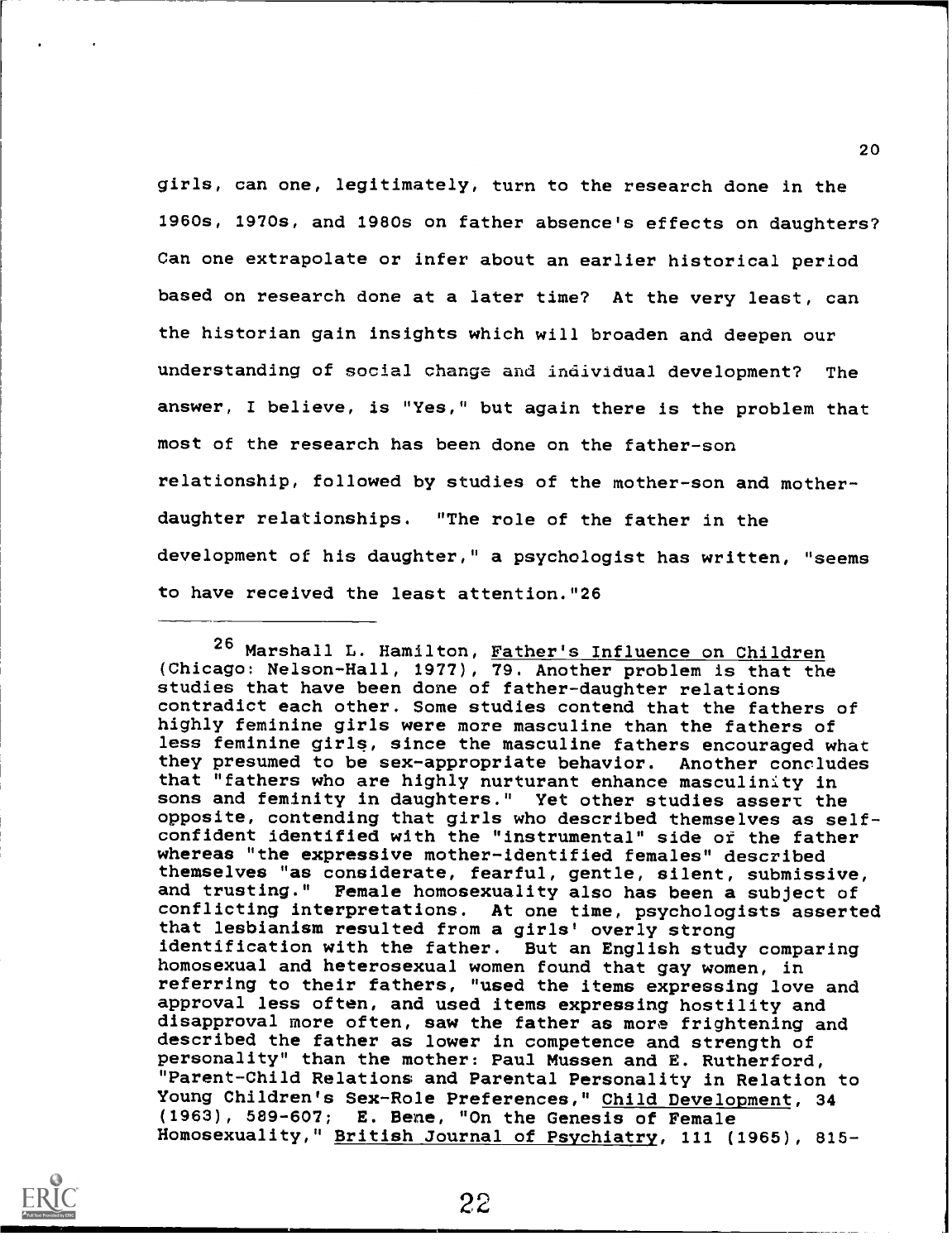But there are helpful tidbits, to be sure. I have been able to find one study involving the homefront girls. Done in early 1945, the research focused on doll play as an indicator of aggression. The children were three, four, and five years old, and all were enrolled in child-care centers. Half were girls, half boys; half of the children lived in father-present households, the other half in father-absent families, in most cases with the father serving in the armed services. "Boys from father-absent homes," the study concluded, "portrayed much less fantasy aggression than boys from father-present homes." But the reverse was true for girls, with those from father-absent homes portraying slightly "more aggression than girls from fatherpresent homes."27

Helpful too is research done in the 1970s pointing out that "girls whose mothers work (contrary to the feminine sex-role stereotype) develop less traditionally feminine sex roles

 $\frac{1}{2}$  .

27 Robert R. Sears et al., "Effect of Father Separation on Preschool Children's Doll Play Aggression," Child Development, 17 (December 1946), 242; Robert R. Sears, Stanford University, to the author, April 19, 1989.

<sup>21;</sup> A. B. Heilbrun, "Sex Differences in Identification Learning," Journal of Genetic Psychology, 106 (1965), 185-93; Heilbrun, "Sex Role, Instrumental-Expressive Behavior, and Psychopathology in Females,"Journal of Abnormal Psychology, 73 (1968), 131-36; Heilbrun, "Sex-Role Identity in Adolescent Females: A Theoretical Paradox," Adolescence, 3 (1968), 79-88; D. B. Lynn, "Fathers and Sex-Role Development," The Family Coordinator, 25 (1976), 403-10; Michael E. Lamb, "Paternal Influences and the Father's Role: A Personal Perspective," American Psychologist, 34 (October 1979), 938-43.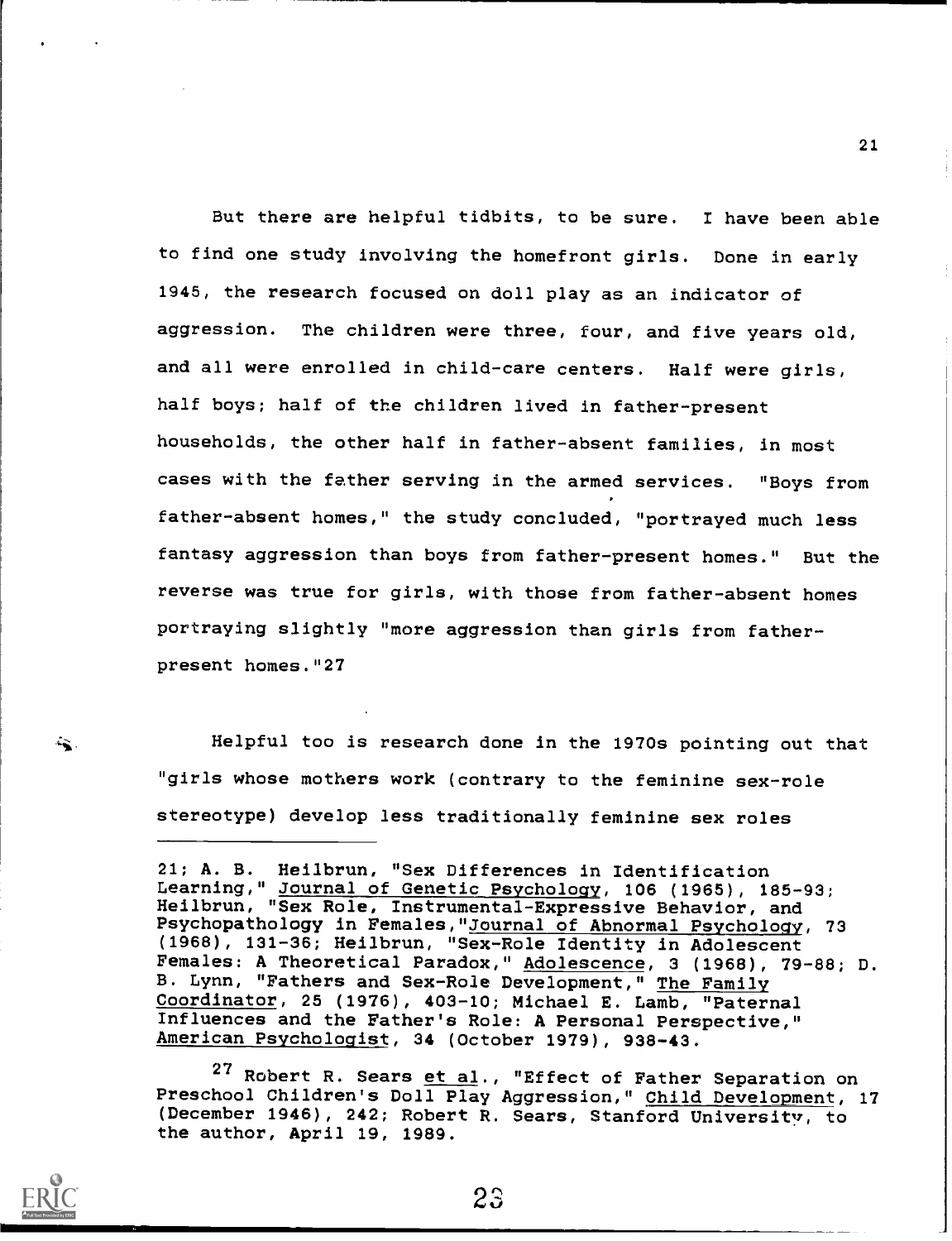themselves."28 I have never doubted that this was also true for the daughters of "Rosie the Riveter." I have wondered how many of them became activists in the rebirth of feminism in the 1960s and 1970s. In 1970 it seemed that Gerda Lerner might have had these homefront girls in mind, too, when she wrote: "It was left to the college-age daughters born of the World War II generation to furnish the womanpower for the new feminist revolution.... They felt personally cheated by the unfulfilled promises of legal and economic equality." Many were Baby-Boomers, but many too were born in the later 1930s and during the war years; perhaps homefront events involving father absence and mother working first awakened their questioning of sex roles.29

At this point--and in conclusion--I would like to single out the experiences of one father-absent girl. You wil: be interested in her experiences, I think, because when she grew up she became an important historian, not to mention a committed person who has acted on her progressive political beliefs both in her life and through her scholarship and teaching. In fact, she is here with us in New Brunswick at the Berks.

Born in 1943, she has talked with me about her father:



<sup>&</sup>lt;sup>28</sup> Edward F. Zigler et al., Socialization and Personality Development (New York: Oxford University Press, 1982), 60.

<sup>29</sup> Lerner, "The Feminists: A Second Look," Columbia Forum, (Fall 1970), 26.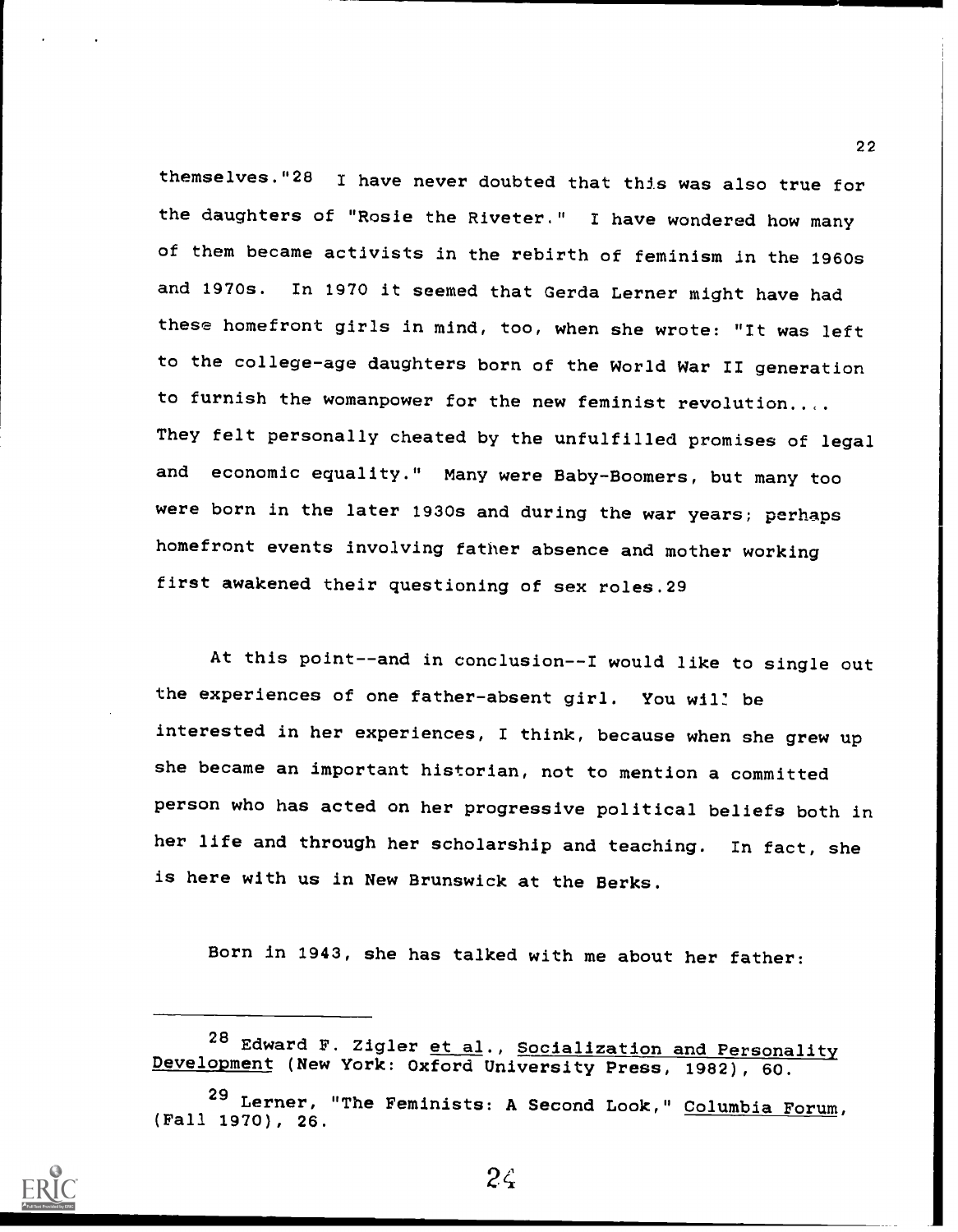There was this kind of thing between us that I have always thought as having started almost from the moment that he saw me. The way that he conceived the issue, I think, all along and still does was that my mother loved us kids more than she loved him. We were his rivals for her attention and she was a good mother, but a bad wife. That is what he perceived.

As a baby during the war she was in danger of becoming an "extra-familial child" when her father--a serviceman--asked her mother "to come and be with him and live with him on the base where he was and leave me behind. She did not want to do that," so mother and daughter followed him to his duty station.

When her father was reassigned, she and her mother moved in with her grandparents, who were "really loving" and adored her. (She, like several other father-absent girls who have shared their memories with me, recalled this as a very happy time in her life.)

But then the war was over, and then:

He came home and he thought I was a spoiled brat. He thought that children should be seen and not heard. He thought you should not pick children up when they cried. It was a big thing. This tension started between my mother. and



25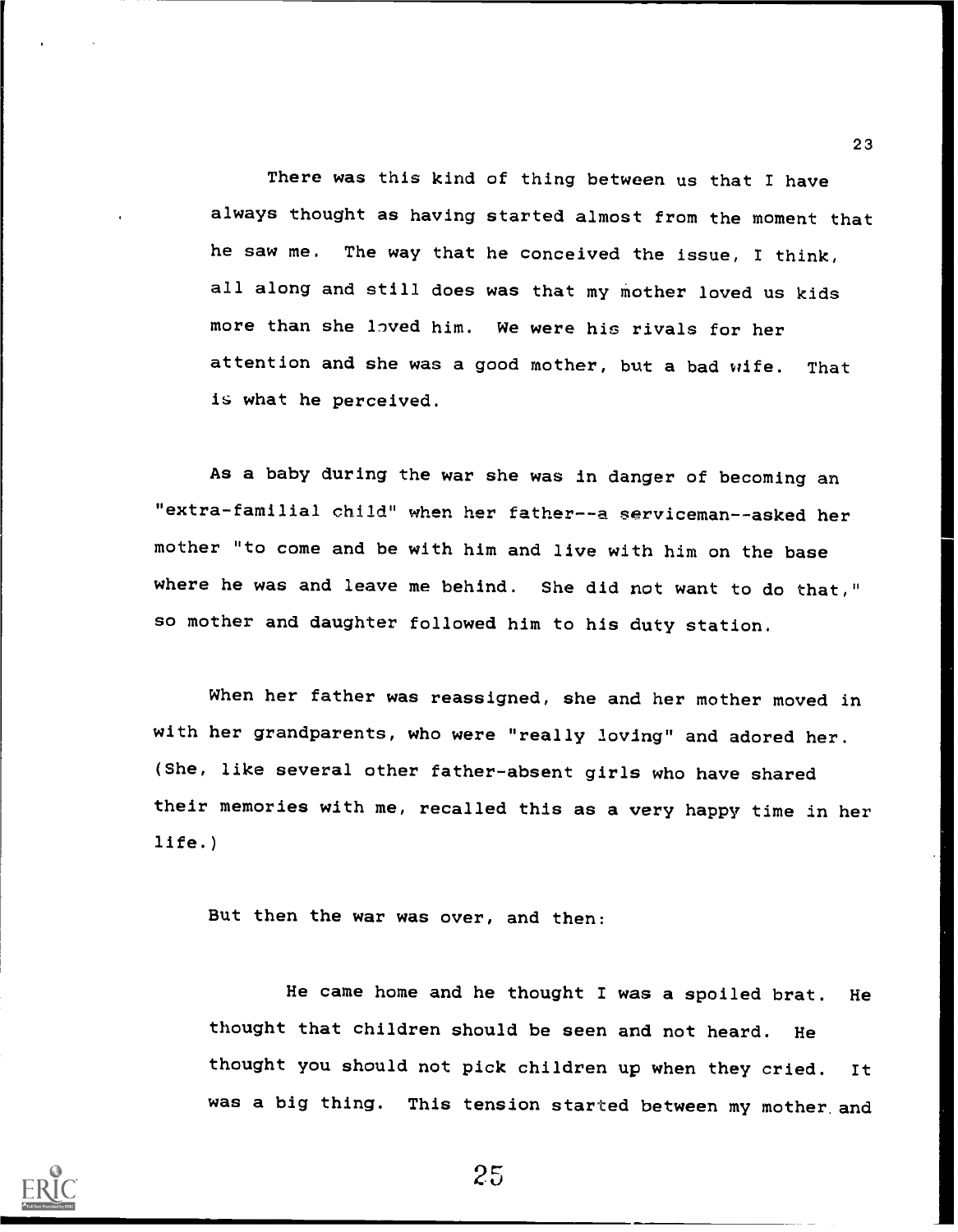father that only increased over the years....

There were disagreements, too, over food and crying:

He just could not understand that little children don't understand. He thought you could just tell them to behave.... There would always be some crisis over me. wouldn't eat all my food or something. He would leave. <sup>I</sup> would be crying. My mother would be crying. We would lie down on the bed together and cry.

The relationship between father and daaghter became a test of wills. Years later, when as a graduate student she read Erik Erikson on the life cycle, she recalled thinking "that at age two you assert yourself. My father could not stand it."

And what was the legacy for this girl turned historian? For one thing, in her writings she has focused on tests of will, on women's struggles against racism and on families' struggles to maintain their way of life in the face of brutalizing capitalism and industrialization.

"It seemed to me," she said, "that it was this [matter of] will. I thought of this as definitely in my work. I feel like my work almost always revolves around women asserting their will against the effort" to suppress it.

26

24

 $\mathbf{I}$